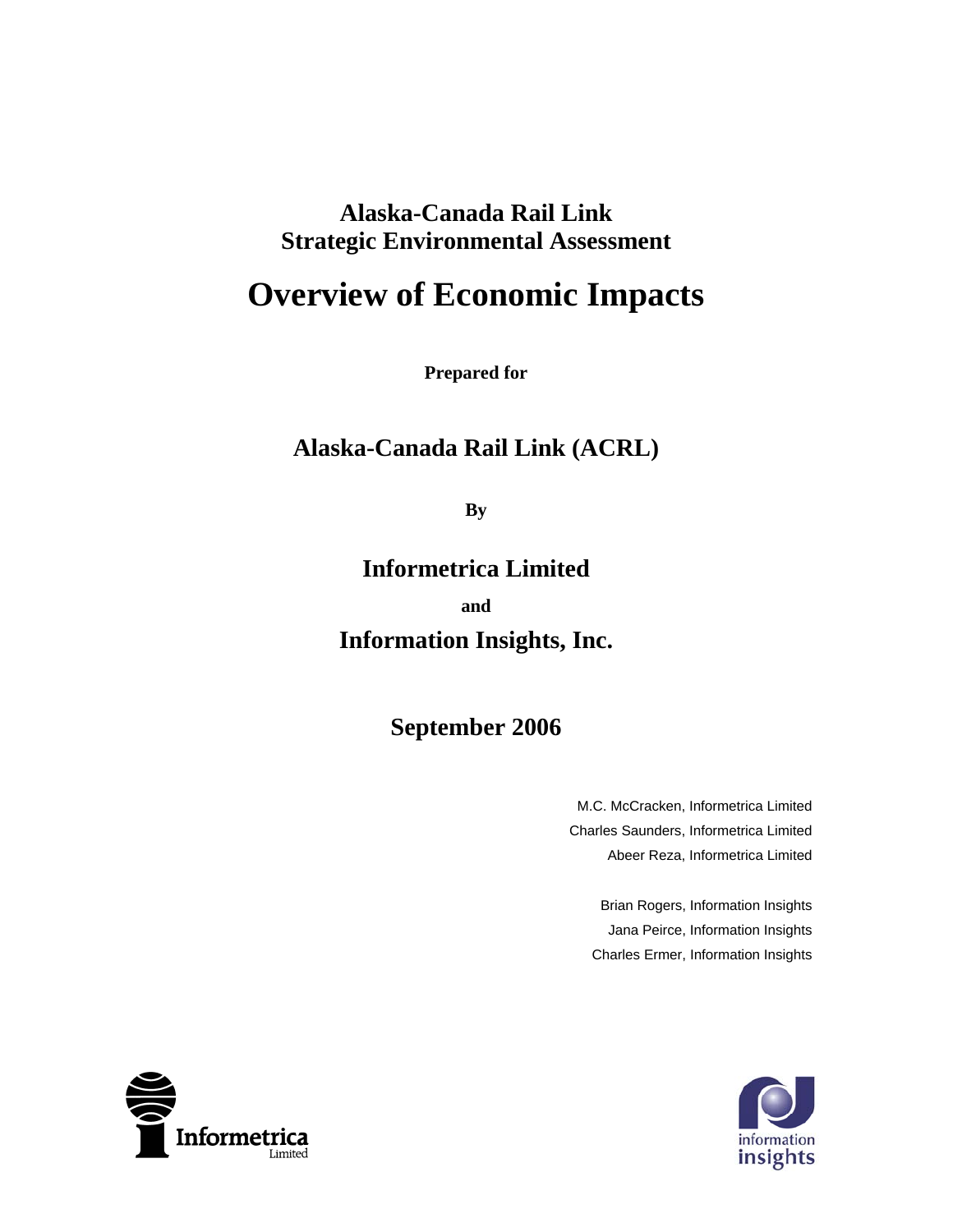## **Table of Contents**

#### **Overview of Economic Impacts**

#### Appendix A - Alaska

| 6.5 |  |  |  |  |  |  |  |
|-----|--|--|--|--|--|--|--|
|     |  |  |  |  |  |  |  |
|     |  |  |  |  |  |  |  |

#### Appendix B - Canada



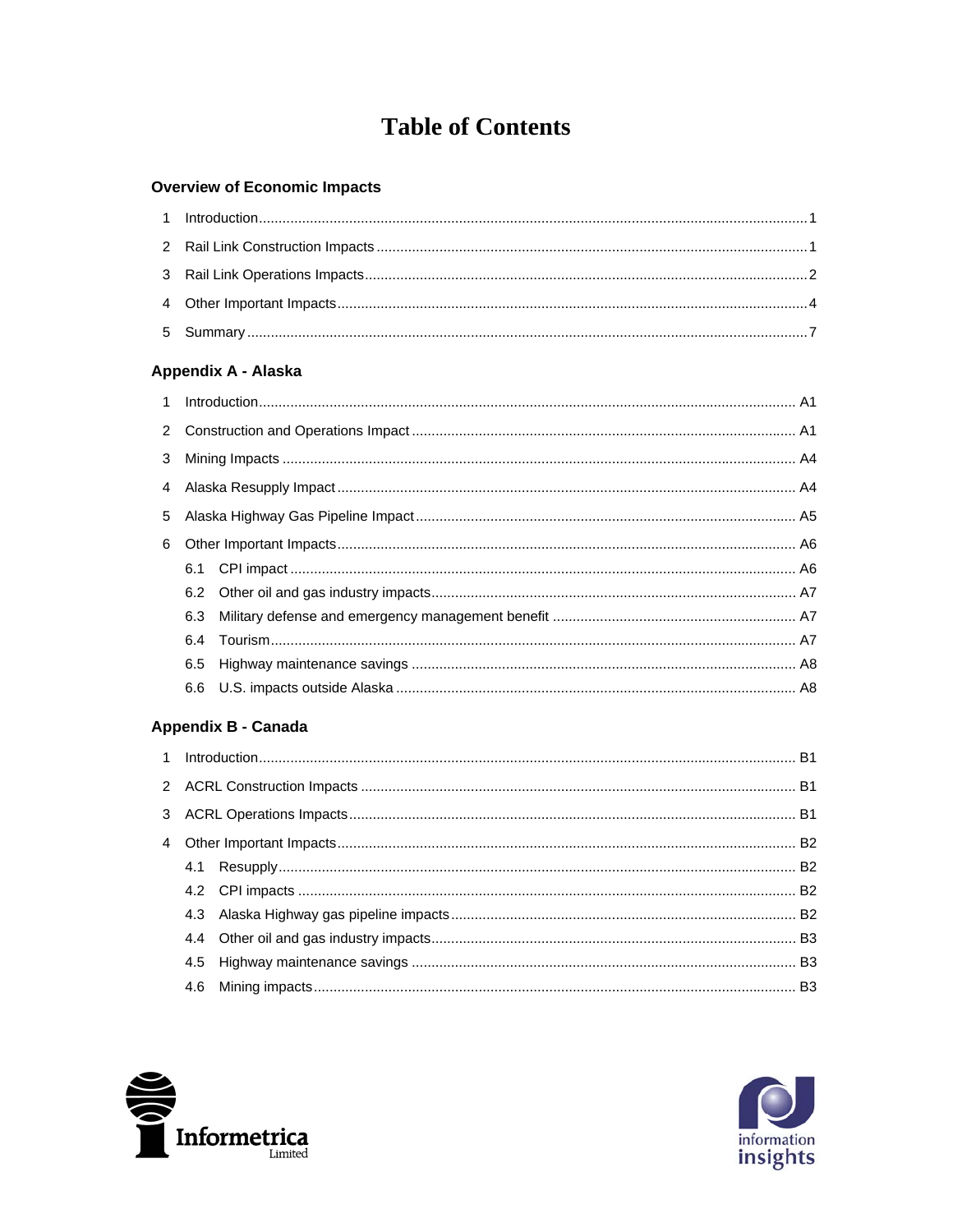# **Overview of Economic Impacts**

### **1 Introduction**

The ACRL is designed to link together the Alaska Railroad (ARR) system with the Canadian rail systems (CNR and CPR), which are also connected to major U.S. rail systems. Network economies will provide access for people and businesses in Alaska, Yukon, and northern B.C. to rail service connections throughout North America.

The study of the impact of a large construction project like the ACRL can be likened to dropping a rock into a pond. If one looks at the pond in its entirety, the impacts are modest. However, near the entry point of the rock, there are sizeable waves that ripple outward. The task of economic impact analysis is to measure the magnitude, reach, and persistence of those ripples. Estimating the impacts of the ACRL is complicated by the size and shape of the pond, which spans one state (Alaska), one territory (Yukon), one province (British Columbia), and two countries.

Each of these jurisdictions operates in its own economic and fiscal environment, with a unique mix of human and natural resources. These differences will determine how impacts of the project will be felt in different regions. For example, while the relatively modest construction labour demand may be readily absorbed in Alaska during a period of projected decline in construction activity, the much larger demand in Canada will be substantially in excess of available resources in Yukon and northern British Columbia. Without careful planning to mitigate the impacts created by the arrival of large numbers of temporary workers, communities in the region will be subject to the negative impacts of a sharp boom-bust cycle, such as that experienced in Interior Alaska during construction of the Trans-Alaska Pipeline.

## **2 Rail Link Construction Impacts**

The Alaska-Canada Rail Link (ACRL) is a standard-gauge rail line over 1,500 miles in length, with a capital cost of approximately US\$11.8 billion in current dollars. Most of the mileage and the construction costs are in Canada (1,323 miles and approximately US\$10.6 billion). The remaining construction will take place in Alaska (213 miles,  $US$1.2 billion.<sup>1</sup>$ 

The route for the ACRL determines both the total expenditure and the annual capital outlay. The route chosen for the impact study is the Delta Junction to Ladue (Alaska Segment) to Carmacks to Watson Lake (Yukon Segment) to Hazelton (B.C. Segment) with a spur from Carmacks to Whitehorse to Skagway.

Construction costs average about US\$7.7 million per mile (CD\$9.1 million). In Alaska, construction costs are lower (about US\$5.6 million per mile) while in Canada they

 $1<sup>1</sup>$  To convert to US dollars multiply Canadian dollar value by 0.85.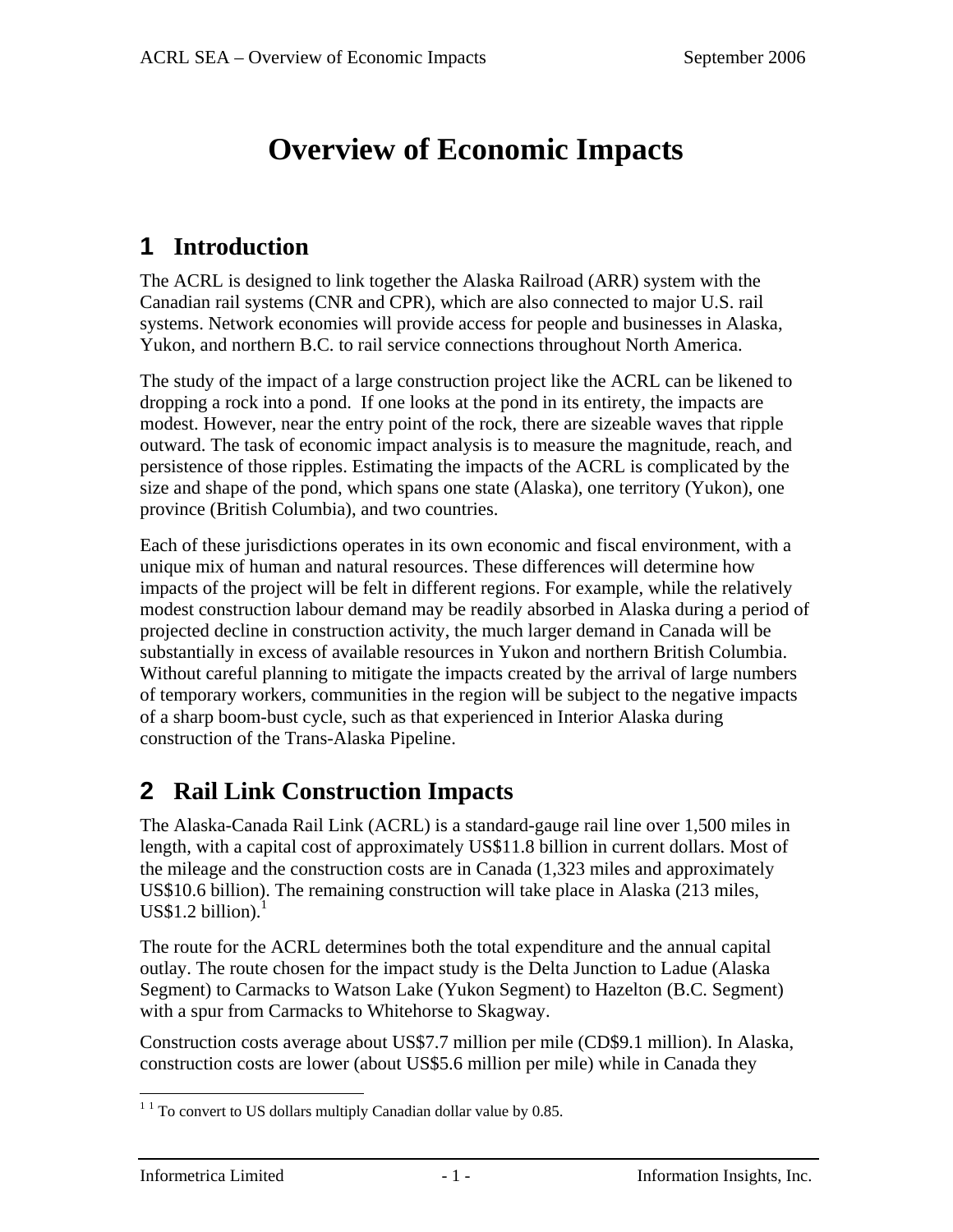average about US\$8.0 per mile (Yukon - US\$8.3 million per mile and BC US\$7.5 million per mile).

|                                                      | <b>Total</b><br>Project | Rest of<br>U.S.          | Alaska  | Yukon   | B.C.    | Rest of<br>Canada | Canada   |
|------------------------------------------------------|-------------------------|--------------------------|---------|---------|---------|-------------------|----------|
| <b>Miles of Track</b>                                | 1,536                   | $\theta$                 | 213     | 791     | 532     | $\theta$          | 1,323    |
| Investment $1$<br>(Millions, US\$)                   | \$11,800                | ۰                        | \$1,200 | \$6,600 | \$4,000 | -                 | \$10,580 |
| Investment <sup>1</sup><br>(Millions, CD\$)          | \$13,900                | $\overline{\phantom{a}}$ | \$1,500 | \$7,700 | \$4,700 | -                 | \$12,400 |
| <b>Total Economic</b><br>Output/GDP (Millions, US\$) | \$24,930                | N/A                      | \$1,980 | \$5,400 | \$5,700 | \$11,850          | \$22,950 |
| <b>Direct Employment</b>                             | 68,500                  | ۰                        | 10,500  | 33,000  | 25,000  |                   | 58,000   |
| <b>Indirect + Induced</b><br><b>Employment</b>       | 140,200                 | N/A                      | 6,600   | 21,800  | 35,700  | 76,100            | 133,600  |
| <b>Total Employment</b>                              | 208,700                 | N/A                      | 17,100  | 54,800  | 60,700  | 76,100            | 191,600  |
| <b>Total Labour Income</b><br>(Millions, US\$)       | \$12,610                | N/A                      | \$880   | \$2,200 | \$3,100 | \$6,430           | \$11,730 |

| <b>Figure 1: ACRL Construction Impacts</b> |
|--------------------------------------------|
|--------------------------------------------|

Notes:

<sup>1</sup> Does not include Skagway port projects. Only includes US\$30 million for the Alaska segment of the Skagway–Whitehorse–Carmacks spur line. These impacts are analyzed in Appendix A.

The construction phase of the project will generate about 209,000 person-years of employment, about 17,000 in Alaska and over 190,000 in Canada. Direct construction employment will be 68,500 person-years, with over 10,500 in Alaska and about 58,000 in Canada (33,000 in Yukon and 25,000 in B.C.). The balance of jobs results from *indirect* employment generated by suppliers to the project and the employment *induced* by workers spending their paychecks from construction and supplier firms on goods and services in the broader economy. Many of the indirect and induced jobs will be in other parts of Canada and the  $U.S.<sup>2</sup>$ 

### **3 Rail Link Operations Impacts**

The operations phase of the rail link requires resources for maintenance of the right-ofway, equipment maintenance, the transport of goods, and the administration of the operating activities (billing, payroll, etc.). Annual ACRL employment for operations would be about 530 full-time equivalents (FTEs) with about 90 in Alaska, 260 in Yukon, and 180 in B.C.

 $2^2$  The U.S. estimates do not include employment in the Lower 48 states. An approximation would be about 13,000 person-years of employment elsewhere in the U.S.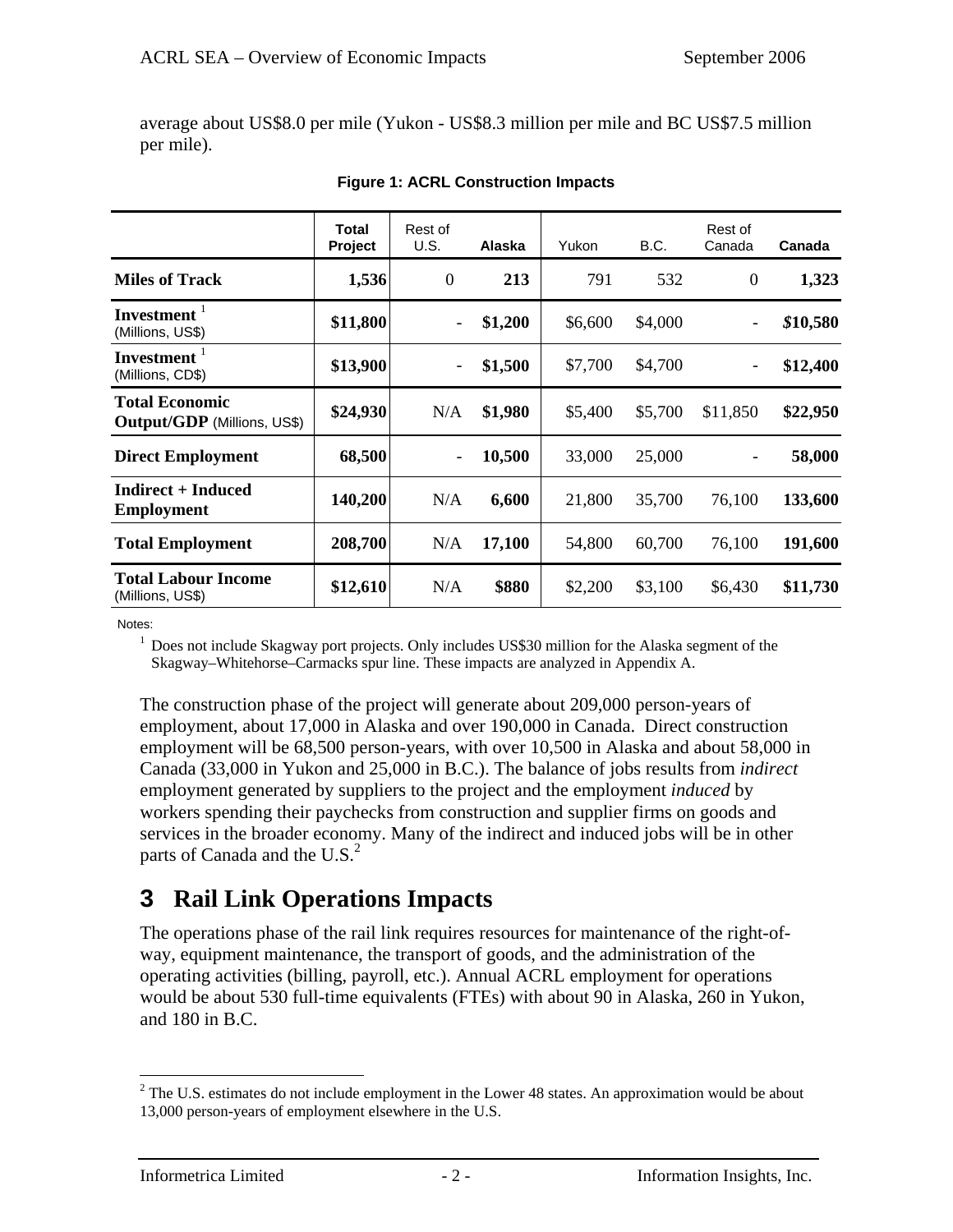The real action arises from the induced activity in mining along with the induced employment to supply the indirect needs of the rail and mining sectors in Alaska and Canada and the induced needs arising from the increase in labour income.

The Gross Domestic Product (GDP) for the rail link operations should cover the wage bill, net interest paid, capital consumption allowances, and a regulated rate of return for invested capital. There is an implicit assumption that any revenue shortfalls are covered by the U.S. and Alaska governments, with minor contributions from Canada. Alternatively, the governments could operate the roadbed/right-of-way with an annual charge tied to the use of the line by railroad companies. Any losses would show up as losses by a Crown corporation. Depending on the method of covering these costs, GDP might be affected.

|                                                                | <b>Total</b><br>Project | Rest of<br>U.S. | Alaska | Yukon | B.C.  | Rest of<br>Canada | Canada  |
|----------------------------------------------------------------|-------------------------|-----------------|--------|-------|-------|-------------------|---------|
| <b>Operation Costs</b> <sup>1</sup><br>(Millions, US\$)        | \$127                   |                 | \$20   | \$64  | \$43  |                   | \$107   |
| <b>Operation Costs</b> <sup>1</sup><br>(Millions, CD\$)        | \$149                   |                 | \$23   | \$75  | \$51  |                   | \$126   |
| Direct Employment <sup>2</sup>                                 | 530                     |                 | 90     | 260   | 180   |                   | 440     |
| <b>Indirect + Induced</b><br><b>Employment</b> <sup>2, 3</sup> | 8,774                   | N/A             | 74     | 3,200 | 3,400 | 2,100             | 8,700   |
| Total Employment $2,3$                                         | 9,304                   | N/A             | 164    | 3,460 | 3,580 | 2,100             | 9,140   |
| Labour Income $2,3$<br>(Millions, US\$)                        | \$635                   | N/A             | \$11   | \$230 | \$238 | \$156             | \$624   |
| Labour Income <sup>2,3</sup><br>(Millions, CD\$)               | \$748                   | N/A             | \$13   | \$271 | \$280 | \$184             | \$735   |
| <b>Economic Output/</b><br><b>GDP</b> (Millions, US\$)         | \$1,370                 | N/A             | \$52   | \$342 | \$415 | \$561             | \$1,318 |
| <b>Economic Output/</b><br><b>GDP</b> (Millions, CD\$)         | \$1,611                 | N/A             | \$61   | \$402 | \$488 | \$660             | \$1,550 |

#### **Figure 2: Annual Operations Impacts**

Notes:

<sup>1</sup> Includes operating expenses only (maintenance of way, maintenance of equipment, transportation, general and administration).

2 Canadian employment and labour income impacts are based on the Innovations Solutions Phase I cost model, June 8, 2006 version. Alaska operations impacts are based on the Phase 2 financial model, July 5, 2006 version. Alaska operations impacts are based on costs and revenues for Year 7 (2016).

<sup>3</sup> Canadian employment and labour income impacts include induced mine construction and operation, and substituted rail for truck transportation. Alaska induced impacts include rail operations only.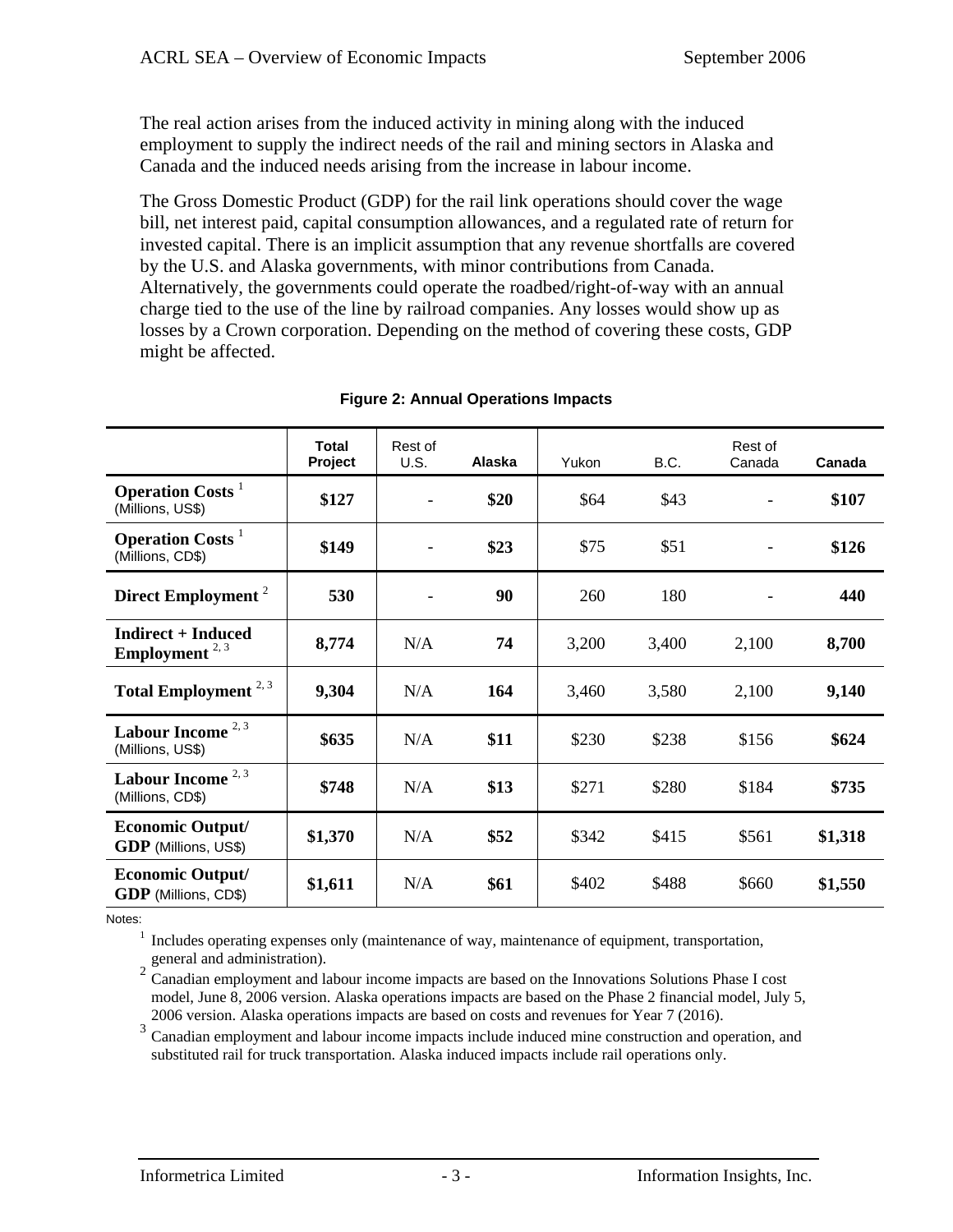### **4 Other Important Impacts**

Presently, most consumer and industrial goods are transported to northern BC and Yukon by truck and to Alaska by truck and barge, including rail-barge units that are rolled off in Alaska and moved to their consumption or redistribution point by rail. This adds a significant cost to all goods consumed in Alaska, Yukon, and northern BC. The ACRL can result in a significant reduction in these transportation costs. In turn, this will reduce consumer prices for transported goods and their domestic competitors.

### **Wages and Prices**

Wages and the pricing of services also reflect the cost-of-living. Reductions in the prices of consumer goods will induce reductions in the price of services as well, leading to further increases in consumers' real incomes. The CPI is expected to be reduced permanently by between 0.3 and 0.4 percent in both Yukon and Alaska.

In Alaska, the average savings resulting from the diversion of up to two million tonnes of highway and marine freight could total over \$100 million per year or about 25 percent of annual resupply transportation costs. We expect that some of this savings would be passed on to Alaska households, businesses and government purchasers. Annual savings on general merchandise entering Alaska would average \$52 per ton or \$162 per capita.

### **Alaska Highway Gas Pipeline**

At some point in the near future, a large-diameter natural gas pipeline will be built, linking the natural gas deposits in Prudhoe Bay, Alaska, with the Alberta node for the North American natural gas transportation network. Transportation costs for materials to the construction sites are a major expense, equivalent to three to four percent of the total project cost, which has been estimated at US\$21 billion (2005). If the ACRL becomes operational before pipeline construction begins, there would be significant savings to the pipeline project from reduced transportation costs for steel pipe, diesel fuel, and other supplies. Trucks will still be necessary for hauling materials to construction spreads from offload points on the rail line. However, this should be a shorter distance by truck when compared to the project operating without rail available.

The ACRL could save the project over US\$37 million on the transportation of pipe and fuel. Heavy equipment (bulldozers, pipe-laying equipment, etc.) can also be moved more efficiently by rail, which on average use one quarter of the diesel fuel trucks consume to move a ton of freight one mile. A rail line would also be beneficial for removal of equipment.

In addition, the ACRL could save the state and North Slope producers US\$250 to US\$300 million in avoided highway maintenance costs. This is around one-third of the US\$800 million that Alaska's Department of Transportation and Public Facilities expects to spend after construction to repair the wear and tear on Alaska highways and bridges due to the extremely heavy loads and high levels of project-related traffic.

Reductions in the logistics costs for the pipeline construction reduce the capital cost of the pipeline, resulting in larger economic rents for the North Slope producers and the State of Alaska. These gains occur regardless of where along the route the savings occur,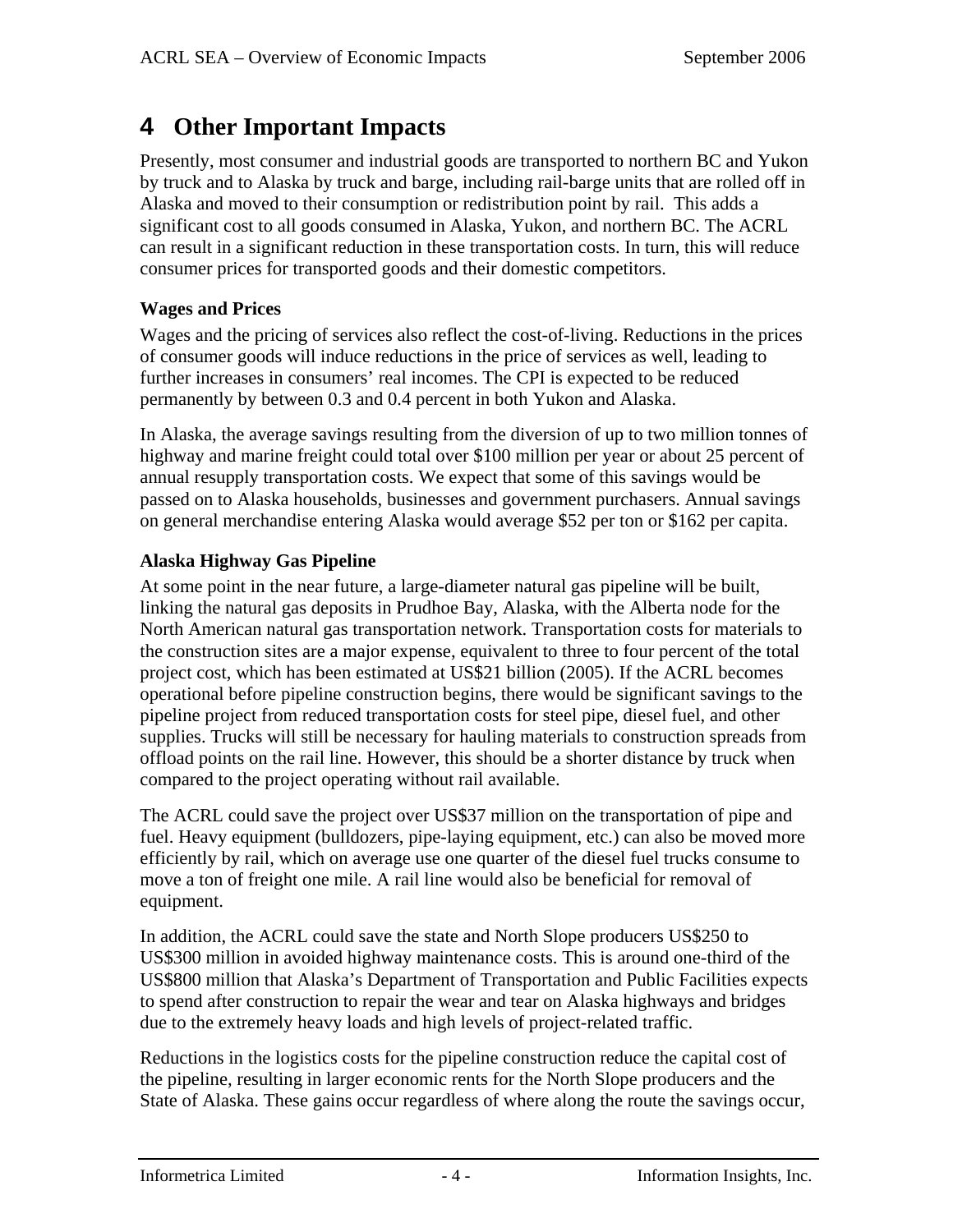because the pipeline itself will be a regulated utility, with a tariff representing its total costs. Savings in transportation costs will result in a lower tariff, higher wellhead price, and increased revenues and royalties. The ACRL could increase the net present value of producer revenues by US\$13 million and increase payments to the State of Alaska by US\$17 million over the life of the project.

#### **The Oil and Gas Industry**

The oil and gas industry uses a variety of current inputs of goods for producing oil and gas. Many of these inputs originate in the Lower 48 States or in Canada. A rail line will reduce the transportation costs of these inputs, although trucking from the railhead to Prudhoe Bay will still be required. Movements of line pipe, cement, fuel, and drilling mud could benefit from the existence of a rail line. Similar benefits could accrue in Yukon if oil and gas exploration activities lead to subsequent developments.

Rail cars on a track are a substitute for trucks on a road. Highway maintenance will be reduced on those highways currently used to move goods to B.C., Yukon and Alaska. Loaded trucks are the principal source of highway wear, with damage proportional to the square of axle weight. Savings in Alaska may be on the order of US\$2 million per year; in Yukon and northern B.C., combined savings of US\$4 million per year are likely.

#### **Mineral Development**

A rail line serves as a magnet for economic developments along its route. Within 50 to 100 miles on either side of the route, transportation costs are significantly lowered, both for inputs and outputs of a project. Projects with large transportation costs are natural economic development opportunities.

Metal mining and coal mining are two such industries. Fortunately, Alaska, Yukon, and British Columbia are known for their mineral riches. However, transportation and energy costs have been a barrier in the past for many sites. There are three levels or tiers of development expected.

First, existing mine sites currently being planned or already in production will move to rail for transportation if it is cost-effective. This move could be achieved quickly, as soon as loading facilities can be put in place.

Second, mid-term developments will include known mineral sites that would likely become economic with the rail line. Their development will be spread out over a number of years, as developers reassess prospects, raise capital, and begin the process of mine development. Estimates of Tier 1 and Tier 2 mineral development in Yukon and British Columbia have been included in the impact study.

Third, longer-term developments will involve new sites, not yet discovered, that result from increased exploration activity in the transportation corridor. In Alaska, statistical analysis has provided estimates of the tonnage of refined metal and mineral concentrates likely to be produced in the rail corridor over a thirty-year period. Not all of these mineral occurrences will be developed right away. However, it is reasonable to assume that exploration activity will increase and eventually many of sites will come on stream.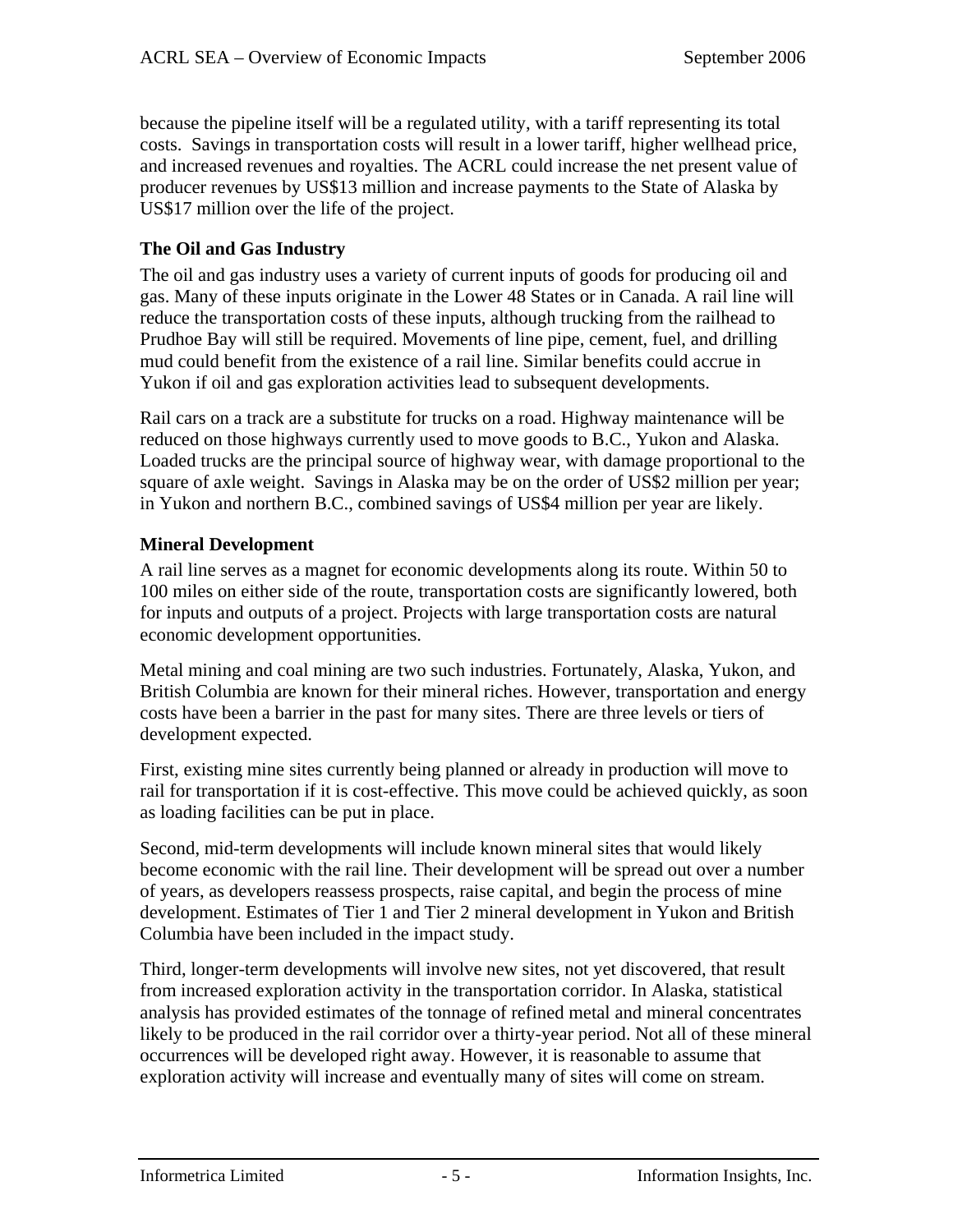It is also possible that some sites that are more than 100 miles from the rail line could also become economic with a rail link. For example, the sheer size of the Crest Mine in Yukon, with its very large iron ore deposits, may warrant the construction of a rail spur to transport iron pellets for international markets. The economic feasibility of such projects will require additional study.

#### **Fiscal Impacts**

Positive economic activity undertaken by the private sector invariably improves the fiscal position of governments. This paper reports impacts of the Alaska Canada Rail Link project to expenditures and revenues of local, provincial and federal governments at the national level in Canada. On average all three levels of government combined will have US\$1.3 billion additional revenue from ACRL during the years 2010 to 2025, of which, the federal government will receive 44 percent, provincial government 51 percent, and the rest accrue to local and municipal governments.

On average, about 29 percent of the government revenue comes as induced effects of the project through direct taxes on persons and businesses. GST yields another 26 percent of average total revenue. However, the biggest effect accrues as surpluses accumulate, and interest income increases. (Our operating rule for financial management is that government debt is repaid first until it reaches a threshold level. Then financial assets are accumulated.) Net debt in all levels of Canadian government is reduced by CD\$11.2 billion by the end of 2025 due to the rail link.

On the U.S. side, federal, state and local revenues are modest in comparison to the Canadian effect. The U.S. treasury will receive additional revenues from personal income tax levied on income to ACRL construction and operations workers, corporate income tax levied on Alaska-based corporations whose expenses are reduced, to the extent they do not reduce prices, and royalties from oil and gas revenues derived from leases on U.S. government lands. The displacement of trucking freight will reduce federal fuel taxes by approximately US\$100,000 annually.

The State of Alaska levies a seven percent mining license tax based on net income, plus three percent if the lease is on state land. There are no state payroll or state sales taxes; a corporate income tax of 9.4 percent is levied on net profits. The net increase in tax revenues to the State of Alaska, derived primarily from the mining license tax, is approximately US\$4 million per year. The displacement of trucking freight will reduce state fuel taxes by approximately US\$41,000 annually.

Alaska municipalities levy property taxes or contract for payments in lieu of taxes (PILT) on mining properties of 6 to 20 mills on the value of infrastructure built within municipal boundaries. These revenues can be significant to local governments; for example the Red Dog Mine pays the Northwest Arctic Borough a PILT of US\$6.2 million annually, while the Fort Knox Mine pays the Fairbanks North Star Borough US\$3.5 million in property taxes annually. There are not, however, any existing organized boroughs or municipalities in the ACRL rail corridor, so any net revenues to local government depend upon the creation of governments not now operating.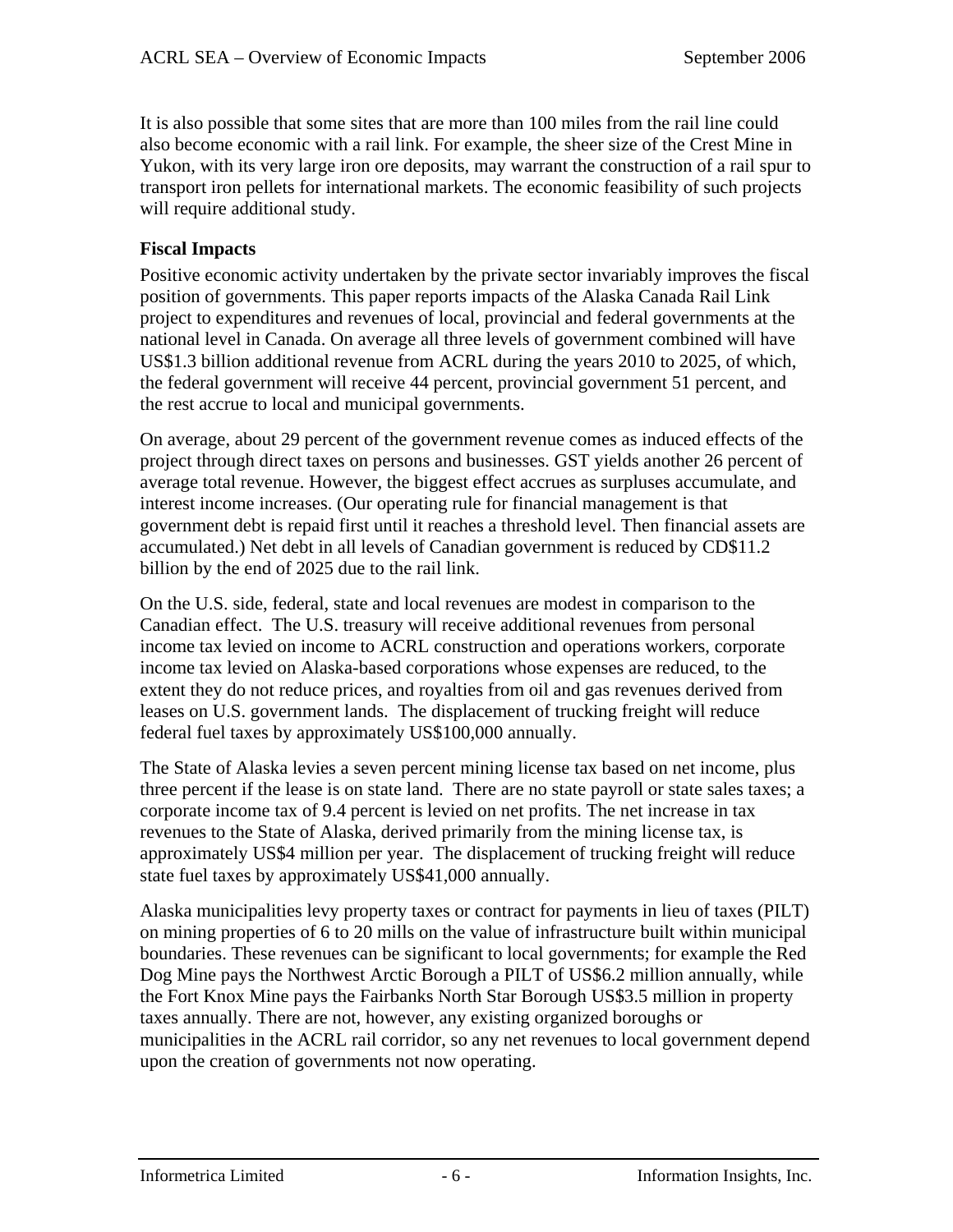## **5 Summary**

The Alaska-Canada Rail Link will have positive economic impacts along its route and elsewhere during construction and operations. Rail is a cheaper and more energy efficient method of moving heavy loads over long distances than trucking. This productivity or efficiency gain will be reflected in lower prices and increased options for consumers and businesses. The rail link will spur new economic activity in the region by lowering development and operating costs for new enterprises. Governments will benefit from lower resupply costs and reduced highway maintenance.

The large workforce required during construction and in some mining operations may also create negative social and economic impacts that will need to be mitigated as much as possible through careful planning that includes the participation of impacted communities.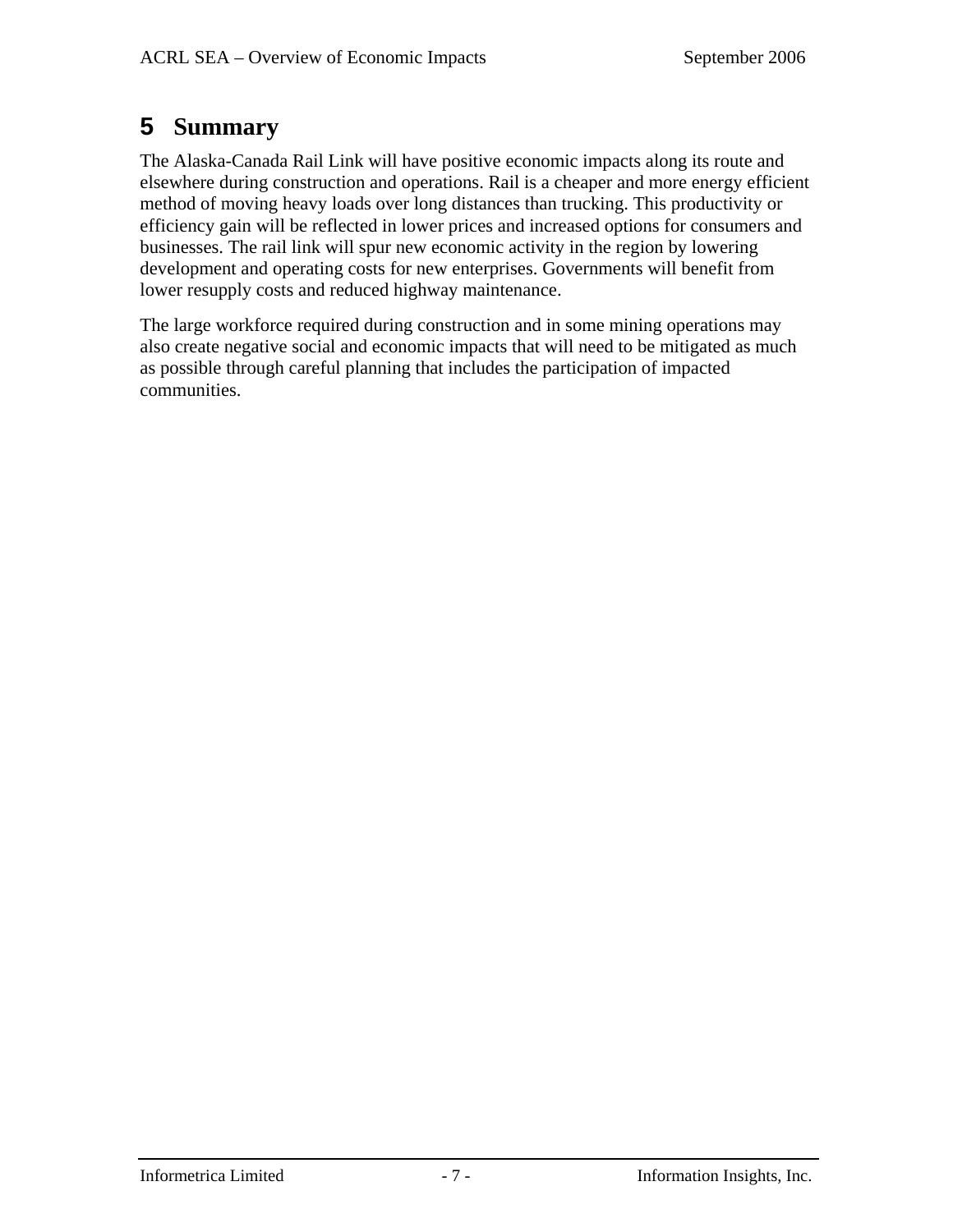# **Appendix A - Alaska**

## **1 Introduction**

This paper provides an overview of the anticipated economic and fiscal impacts of an Alaska-Canada Rail Link on the Alaska economy. Data developed during the first phase of the ACRL feasibility study forms the basis of the analysis. This overview updates the findings of the earlier Information Insights report, *Alaska-Canada Rail Link Strategic Environmental Assessment: Socio-economic Impact Assessment – Alaska*.

## **2 Construction and Operations Impact**

ACRL construction will provide an estimated 10,500 construction jobs in Alaska over a three-year period, with wages and benefits exceeding US\$600 million. An additional 6,600 indirect and induced jobs will bring the total employment impact in Alaska to over 17,000 jobs. Total labour income from wages, benefits and self-employment income is estimated at US\$880 million. Jobs from ACRL construction would help offset an anticipated downturn in construction employment in Alaska.

Capital costs for the 213 miles of track in Alaska (196 miles of the mainline and 17 miles of the spur line) are expected to total nearly US\$1.2 billion or a little over ten percent of construction costs for the full route. The economic output generated by this spending will total almost two billion dollars in Alaska.

These impacts do not include necessary upgrades to the Port of Skagway and the White Pass and Yukon Railway, which could create an additional 1,450 construction jobs and 1,050 jobs in other economic sectors, with a combined labor income of US\$127 million. New capital investments of US\$110 million in the port and US\$74 million in the Alaska segment of the existing rail line would generate US\$294 million in economic output in the state. $3$ 

Haines could be a possible alternative to the Skagway line, assuming the biophysical, cultural and economic impacts could be sufficiently mitigated to make such a line feasible. However, the community does not have a formal position on the concept and potential impacts have not been assessed.

A project of this scale will create significant economic opportunities for residents of communities in the rail corridor. Direct construction jobs will include skilled and semiskilled positions for diesel mechanics, welders, machine operators, and truck drivers. In addition, jobs in clearing, bridge and tunnel construction, earth moving, gravel mining,

<sup>&</sup>lt;sup>3</sup> The capital cost estimates from Informetrica Limited, which was used as the basis for the ACRL construction impact analysis, included US\$30 million for the Alaska segment of the Skagway spur line. A separate analysis of the impacts of Skagway area port and rail upgrades is based on capital estimates from HDR Engineering, Inc. Upgrades to the narrow-gauge White Pass and Yukon Railway are estimated to cost US\$180 million. We assume work done on the Alaska portion would cost about US\$74 million.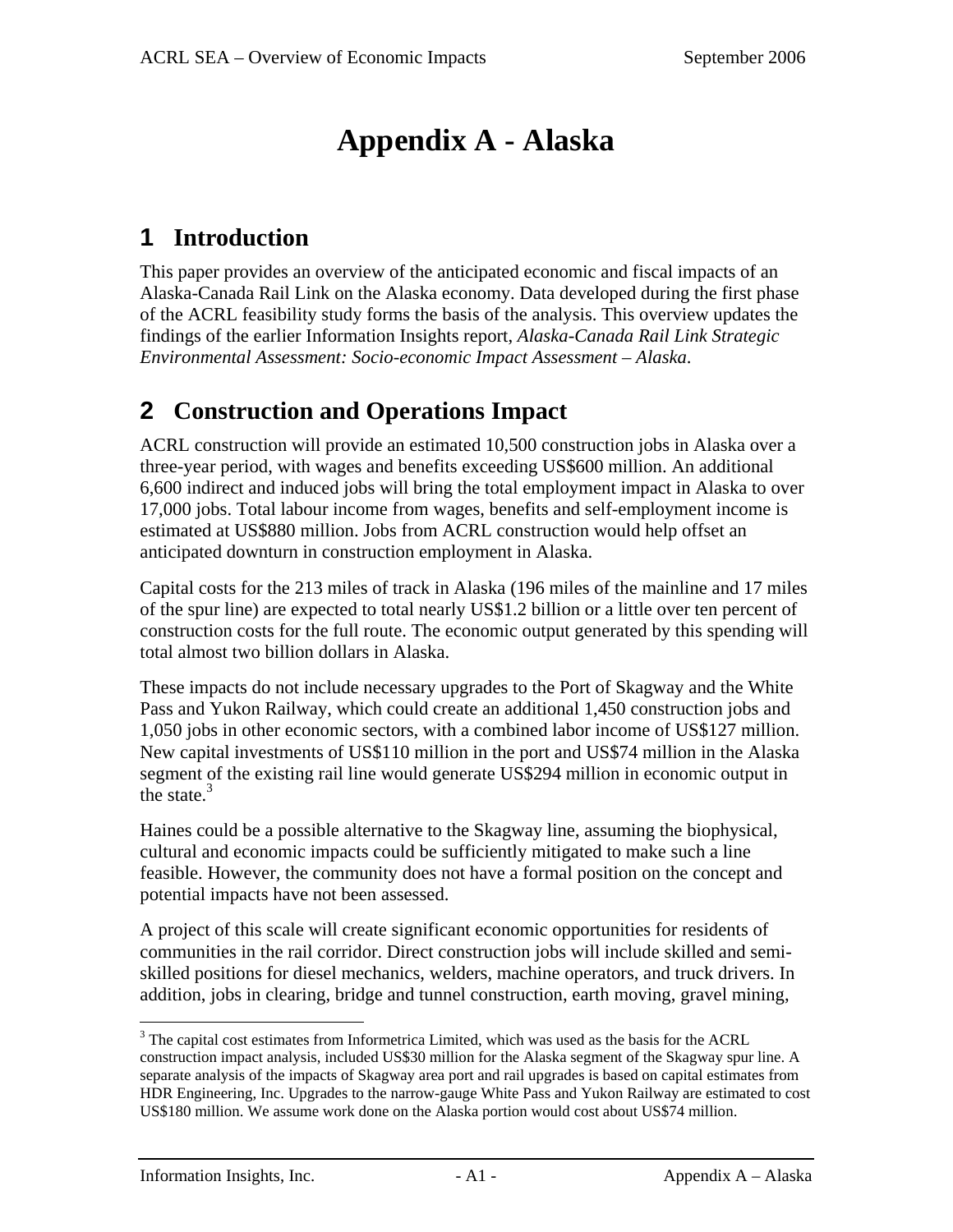food service and hospitality will need to be filled. A lot of drivers will be needed for both direct and indirect activities.

We assume that some Alaskans will also fill positions in ACRL operations, including train crews and maintenance of way jobs on the Alaska segment of the mainline and jobs in general and administrative capacities in Fairbanks, Delta, the interim border terminal, and Skagway. Operation of the ACRL mainline will add about 90 direct jobs to the economy, with wages and benefits of \$7.1 million dollars per year. No economic impact has been calculated for increased freight operations at the Skagway harbor following construction of the ACRL.

In a scenario in which the rail link is built in time for gas pipeline mobilization, jobs from ACRL construction would help to offset the anticipated downturn in construction employment in Alaska. The Alaska Department of Labor and Workforce Development is projecting construction employment to slow over the next five to ten years with the end of the residential housing boom and the anticipated decline in federal funding to Alaska.

The following series of figures shows the impact of gas pipeline and ACRL construction in reversing the projected decline in construction employment. Figure 3a illustrates the preliminary forecast for the construction sector with peak pipeline employment of 4,200 jobs by 2014. Figure 3b shows the additional impact of ACRL construction if it overlaps with pipeline construction. The purple line represents the *additional impact* of ACRL jobs on construction employment – not total ACRL jobs. In this scenario, the ACRL could not be used to mobilize pipe; labour and materials costs for both projects would be bid up; and the boom and eventual bust effect on the economy from these large construction projects would be exacerbated. Figure 3c shows how early construction of the ACRL would nearly eliminate the projected decline in jobs and smooth and stretch out the pipeline boom. Achieving this synergy would require fast action on funding and permitting of at least key segments of the rail link.

If port and rail upgrades in Skagway were completed before construction starts on the ACRL mainline, construction employment in Alaska could look like the curve in Figure 3d. Early expansion of Skagway port and rail freight infrastructure would maximize the benefit of the ACRL for the gas pipeline project. Adding new jobs in the Skagway area in 2010 further extends the construction boom, which now looks more like a picture of steady growth. Note that only the first two years of pipeline construction are shown. Construction would continue for two more years at near peak levels. The bust following pipeline construction is also not shown. The post-construction decline in employment would be most severe in the scenario represented by Figure 3b, with both railroad and gas pipeline construction jobs ending within a two-year period.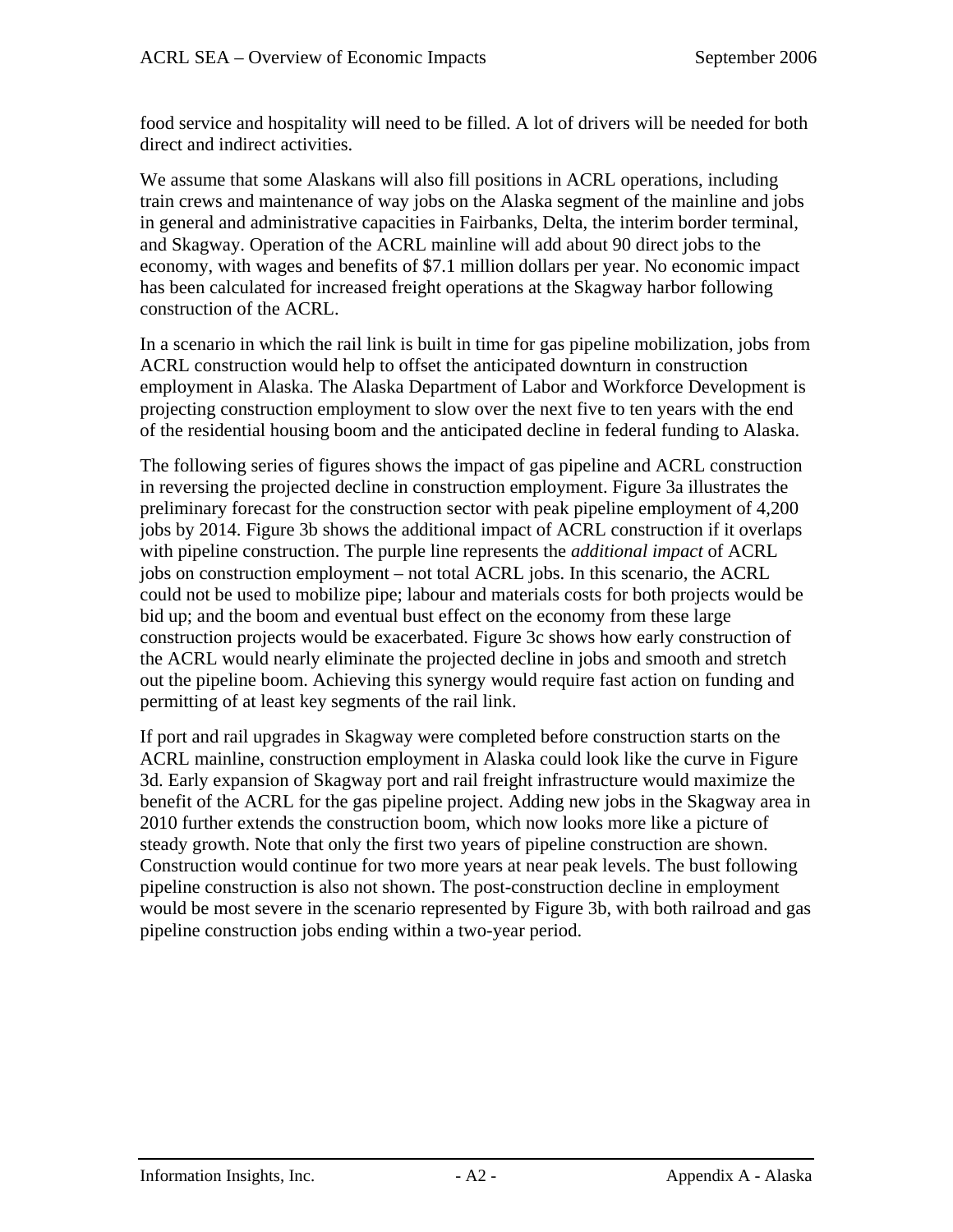

#### **Figure 3: Cumulative impact of gas pipeline and ACRL on construction jobs**

Figure 3c: Sequenced timing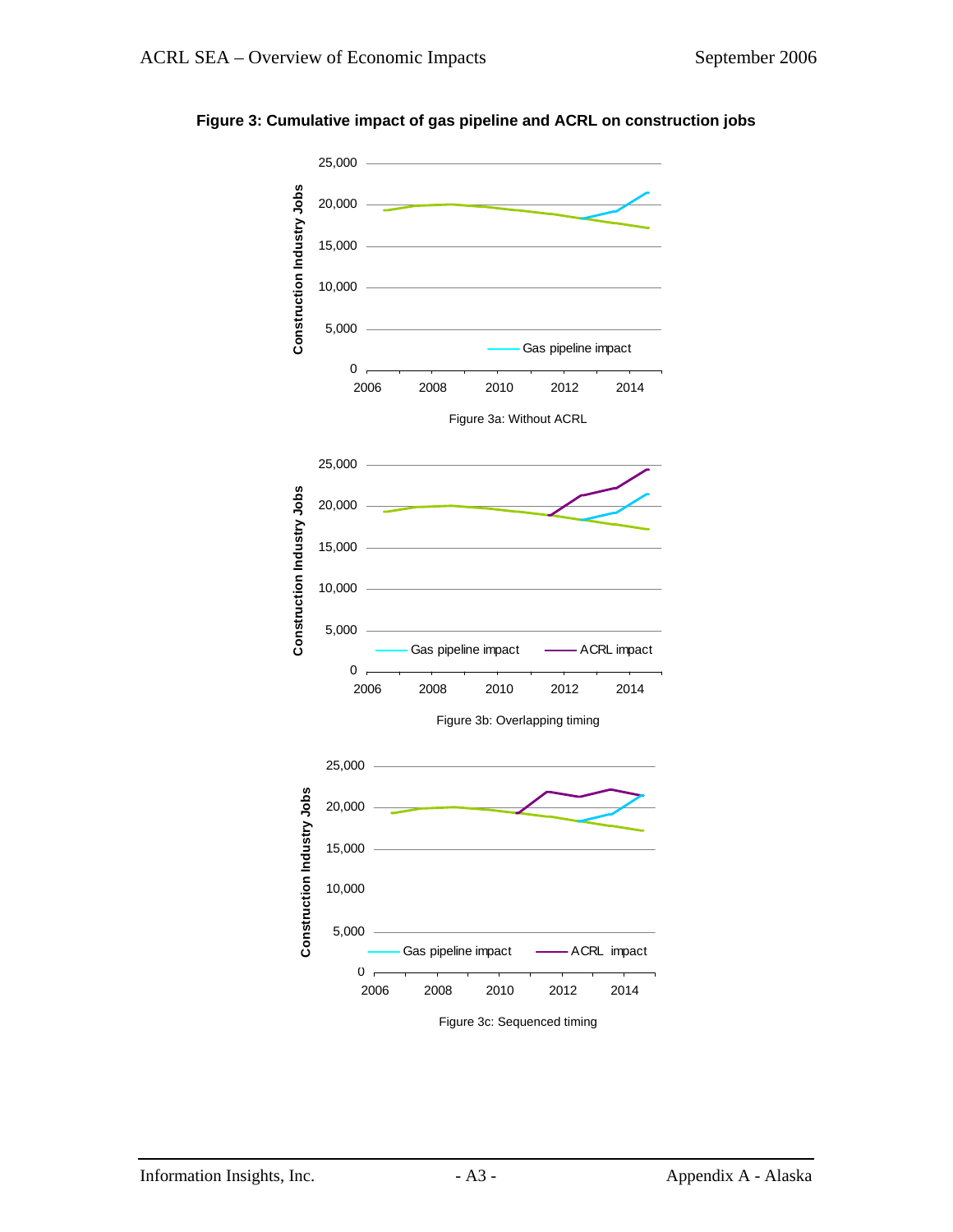

Figure 3d: Sequenced timing with Skagway upgrades in 2010

## **3 Mining Impacts**

New mineral resource development is expected to provide one of the major sources of freight and revenue for the ACRL on the Canadian side of the border and thus one of the key rationales for the project. We anticipate that in the mid- to long-term mineral development in Alaska will play a similar role.

A preliminary assessment of the potential for new Alaska minerals development associated with an ACRL project predicts at least 8.8 billion tonnes of mineral concentrates could be developed in the rail corridor over a 30-year period, with a gross metal value totaling US\$16.9 billion.<sup>4</sup> New mining activity could provide an estimated 3,000 direct jobs per year on average with an annual payroll of US\$250 million. Total jobs, including indirect and induced effects, would average 5,300 annually. Economic output from new mining activity on this scale would total US\$24.5 billion over 30 years, for an average annual impact of US\$800 million.

These impacts are based on a statistical analysis by University of Alaska Fairbanks researchers of the probability of development of 588 mineral occurrences within 100 kilometers of the proposed rail line over a 30-year period. These numbers are not directly comparable to estimates of mineral development and mining impacts in Canada because the analysts used different data sets, different methodologies and different assumptions.

## **4 Alaska Resupply Impact**

Alaska currently imports about four million tonnes of freight annually for the purpose of community resupply, using a variety of modes of transport – truck, container vessel or

<sup>&</sup>lt;sup>4</sup> This is a conservative estimate based on the lowest figure in the range of probability. The high-end of the range is US\$69 billion in gross metal value developed over thirty years.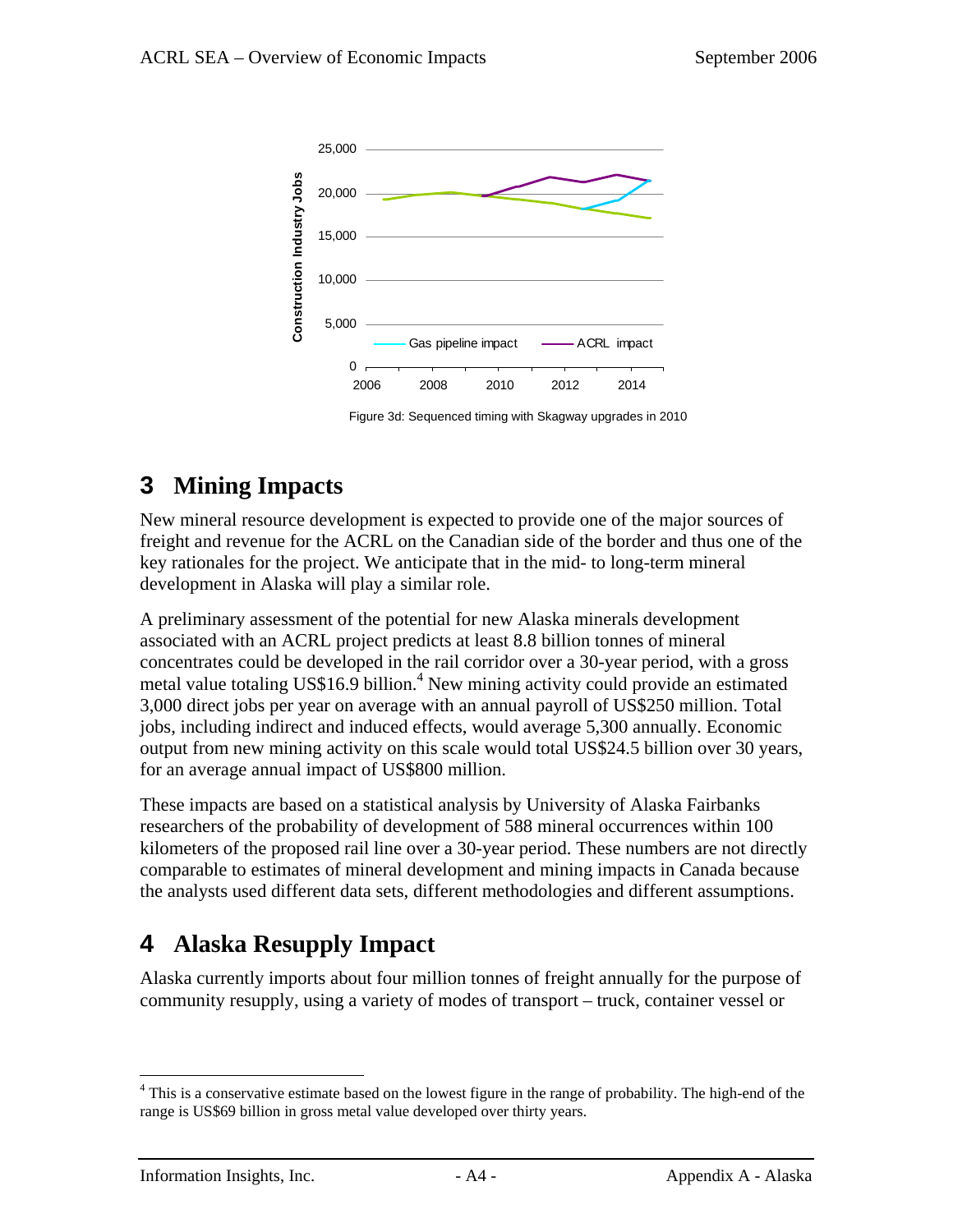barge, roll-on/roll-off (RO/RO) barge, and rail barge.<sup>5</sup> Although labeled community resupply, this freight includes industrial materials such as chemicals, minerals, metals, and petroleum products, as well as general merchandise, construction materials, vehicles, foodstuffs and other consumer goods.

According to the freight traffic and logistics analyses by QGI Consulting, two of the 2.4 million tonnes of freight analyzed could be shipped competitively using the ACRL. Savings on resupply would average US\$107 million or 25.4 percent of the US\$422 million total spent on resupply transport. Annual savings on general merchandise entering Alaska would average US\$51.68 per ton or US\$162 per capita.

According to freight traffic and rate analyses completed as part of Phase I of the ACRL Feasibility Study, the rail link could successfully compete for 85,000 tonnes of freight entering Alaska by truck from Yukon Territory each year and 1.6 million tonnes of container freight arriving at the Port of Anchorage. It could also divert almost half the freight coming into the Port of Whittier each year – the 142,000 tonnes that currently arrives by rail barge from Prince Rupert, B.C.

The competitive advantage of rail over trucking is the strongest. Comparing estimates of truck and direct rail shipping costs from Edmonton, Alberta, and Vancouver, B.C. to Fairbanks and Anchorage, the ACRL would cut freight costs to Alaska by an average of 71 percent.

The diversion of up to two million tonnes of marine freight would have profound impacts on port communities in Southcentral and possibly Southeast Alaska. Although the primary impact would be on the Port of Anchorage, negative impacts could also be possible in Whittier, while Skagway and Haines are most likely to benefit economically from increased freight traffic. In British Columbia, the Port of Prince Rupert would also see a loss in resupply freight destined for Alaska, but could see a significant expansion in outbound mineral shipments.

## **5 Alaska Highway Gas Pipeline Impact**

The timing of an ACRL project is critical if it is to have a positive impact on the economics of an Alaska natural gas project. The rail link would need to be operational one year before the start of construction to maximize the benefit to the pipeline project.

Logistical analysis completed for Phase I found that 1.1 million tonnes of pipeline-related freight destined for Fairbanks, Delta Junction, and Tok could be diverted to rail if an ACRL project is built first. Materials destined for Prudhoe Bay and Dietrich camp would continue to go direct by ship or barge to Prudhoe Bay and from there by truck to Dietrich, so no savings on North Slope segments of the project are expected. Using phase one cost estimates, we calculate that mobilization for Alaska segments of the line could save the project US\$8.9 million, including a savings of US\$4.6 million off the cost of moving

<sup>&</sup>lt;sup>5</sup> This includes 1.5 million tonnes of petroleum products and over 100,000 tonnes of bulk cement passing through the Port of Anchorage, which were excluded from analysis due to insufficient data on freight costs and point of origin. According to Port officials, most of the petroleum products actually originate in Alaska.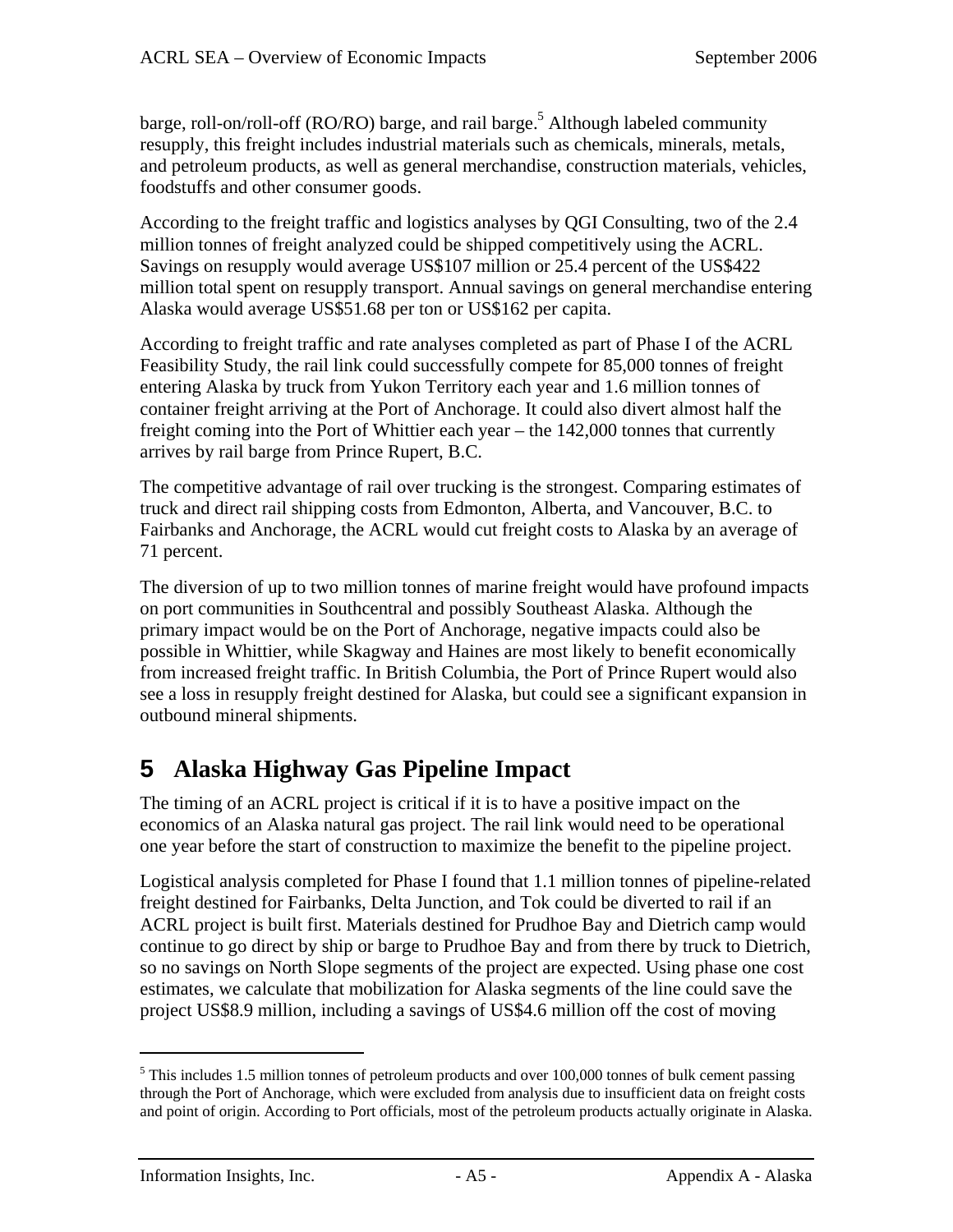pipe and US\$4.3 million off fuel delivery to construction camps in Fairbanks, Delta Junction, and Tok. Actual savings will be larger if the ACRL is also used to mobilize heavy equipment and other supplies for the project.

A Phase I analysis of Skagway port and rail projects assumes that all of the 725 miles of pipe (about 1.4 million tonnes) required for construction of Yukon Territory segments of the pipeline would come through the Port of Skagway and be transported by rail to Whitehorse for sorting, double jointing and coating, if port and rail facilities are upgraded in time. If pipe comes from the U.S. and Canadian sources rather than Asia the volume would be reduced to approximately 600 miles of pipe but moving a much greater ACRL distance. The rail link would be slightly less useful for mobilizing pipe for Canadian segments if a northern alignment is chosen since trucking would be required to deliver pipe to Beaver Creek and Haines Junction, which would not be on the rail line.

Overall, we estimate that the use of the ACRL to mobilize pipe and other materials for construction spreads in Alaska and Canada could save the pipeline project over US\$37 million, or 11 percent of total materials transportation costs. An 11 percent savings on transportation costs would increase the net present value of gas pipeline revenues to the State of Alaska by US\$17 million over the 35-year life of the project, while revenues to industry would increase by US\$13 million and federal tax receipts would go up US\$7 million over the same period. $6$ 

Alaska DOT/PF estimates that the state will need to spend US\$400 million in preconstruction improvements to key roads, bridges and ports. In addition, wear and tear on state highways and other infrastructure during pipeline construction will result in an additional US\$800 million in repair and maintenance costs. If the ACRL is used to mobilize materials for some Alaska segments of the pipeline, between US\$250 to US\$300 million of the post-construction repair costs could be avoided, resulting in significant savings to North Slope oil producers and the State of Alaska. (The producers and the State have not yet developed a Highway Use Agreement to govern how these costs will be shared.)

## **6 Other Important Impacts**

### **6.1** *CPI impact*

Based on the estimates of freight volumes and prices, an ACRL could directly save US\$105 million on the cost of transporting goods typically included in the Anchorage consumer price index (CPI). This savings would result in a 1.0 percent decrease in the goods portion of the Anchorage CPI, for a net reduction to the Anchorage CPI of 0.38 percent. The total effect on the CPI will depend on what effect the savings in transportation costs has on services provided in Alaska. In theory, lower costs of goods would have a moderating effect on wages, but we do not have a current CPI model to estimate this effect. We can therefore say that the CPI effect would be between 0.38 and 1.0 percent.

<sup>&</sup>lt;sup>6</sup> Pipeline revenues are in 2005 US dollars. The net present value is calculated using a five-percent discount rate for government revenue and a ten-percent discount rate for corporate revenue.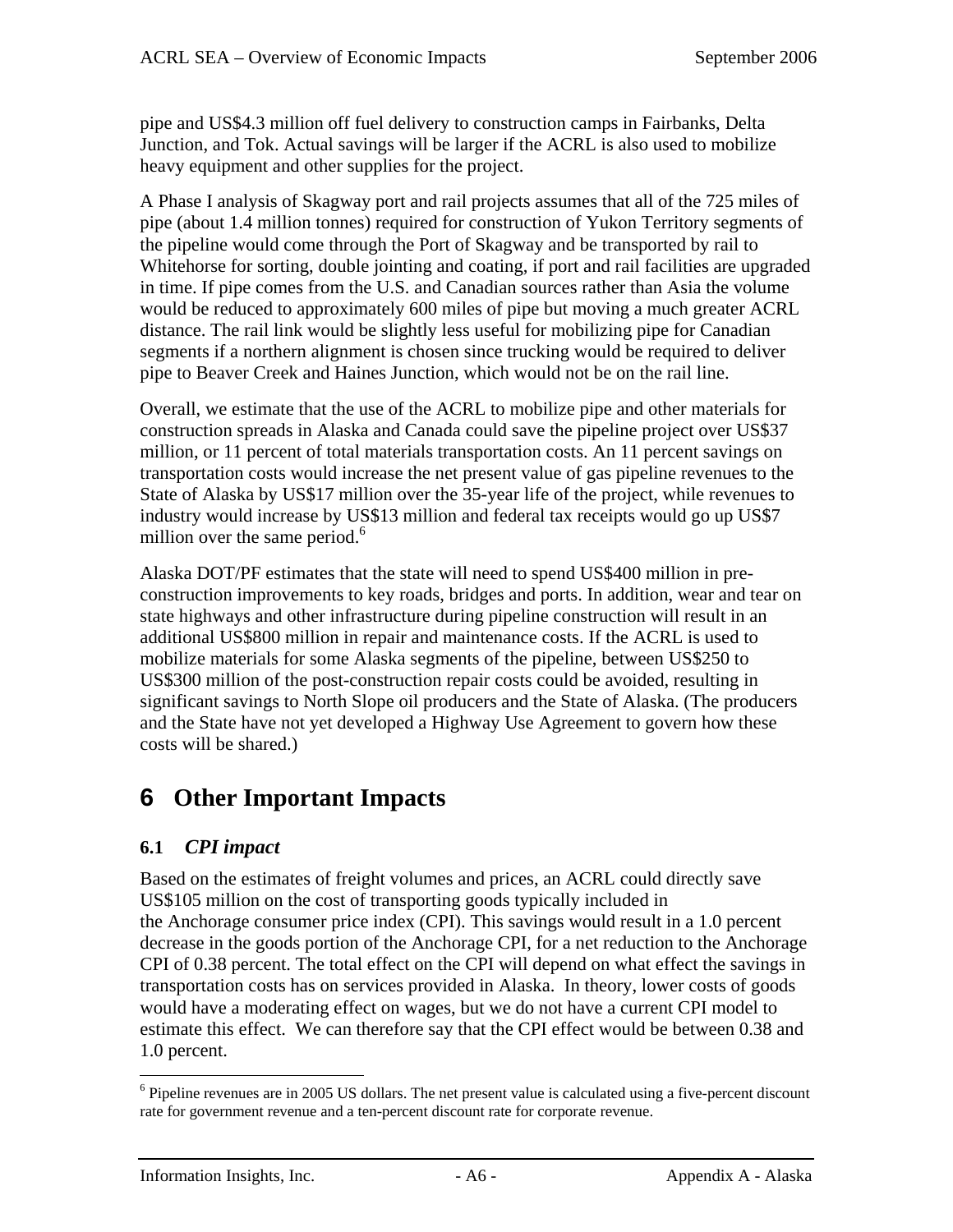### **6.2** *Other oil and gas industry impacts*

Chemicals and metals account for 185,000 tonnes of rail-barge traffic entering Alaska each year, the great majority of which are used by Alaska's oil and gas industry. Of this total 93,000 tonnes (50 percent) currently shipped from Canada by rail barge could be moved more efficiently by rail transport. Cost savings to the industry would average 8.5 percent on these commodities and could total up to US\$1.5 million annually. It may also be possible that the ACRL will the oil and gas industry with new sourcing options for inputs such as barite that can be produced in western Canada, saving money and lessening lead times on resupply.

### **6.3** *Military defense and emergency management benefit*

The most important military defense and emergency management benefits to Alaska from the ACRL cannot be quantified. The rail link would provide a critical transportation link that could prove invaluable in the event that a major natural disaster or breech of security shuts down other transportation arteries connecting Alaska to the rest of the world. In particular, the expansion of freight facilities at the Port of Skagway would give Alaska another point of access in the Gulf of Alaska that is less vulnerable to seismic hazards.

As well, the ACRL would provide alternate port/rail access to the Lower 48 states, in the event of US west coast port closure for whatever reason.

The ACRL communications system could improve the state's emergency response capacity by providing a redundant communication link that could be tapped into in the event of an emergency.

The ACRL would benefit the military economically by providing savings on routine procurement. We estimated that the savings on military family resupply would average US\$2.6 million per year, or US\$1.1 million per year when family members are excluded.<sup>7</sup>

### **6.4** *Tourism*

No studies have been done to estimate ACRL passenger traffic or revenue on the Alaska side of the border. It is assumed that the rail link will draw the most tourists from those currently traveling to Alaska by air (52 percent) and highway (5 percent). We assume there will be a negative impact on Alaska companies currently providing bus packages, a positive impact on the Alaska Railroad and the White Pass & Yukon Route Railroad, and a positive impact on communities in the rail corridor. Passenger rail service would also attract additional tourists to Alaska who are rail enthusiasts.

The impact on Skagway's tourist-based economy could be positive or negative depending on how well expanded freight facilities at the Port of Skagway can be designed around the needs of the cruise ship industry and related businesses. Tourist excursion operations

 $\overline{a}$  $7$  Estimates area based on FY 2005 military personnel data and exclude branches whose members are unlikely to live or work on military bases, including the Army and Air National Guard and the Army, Air Force, Navy, and Marine Reserves.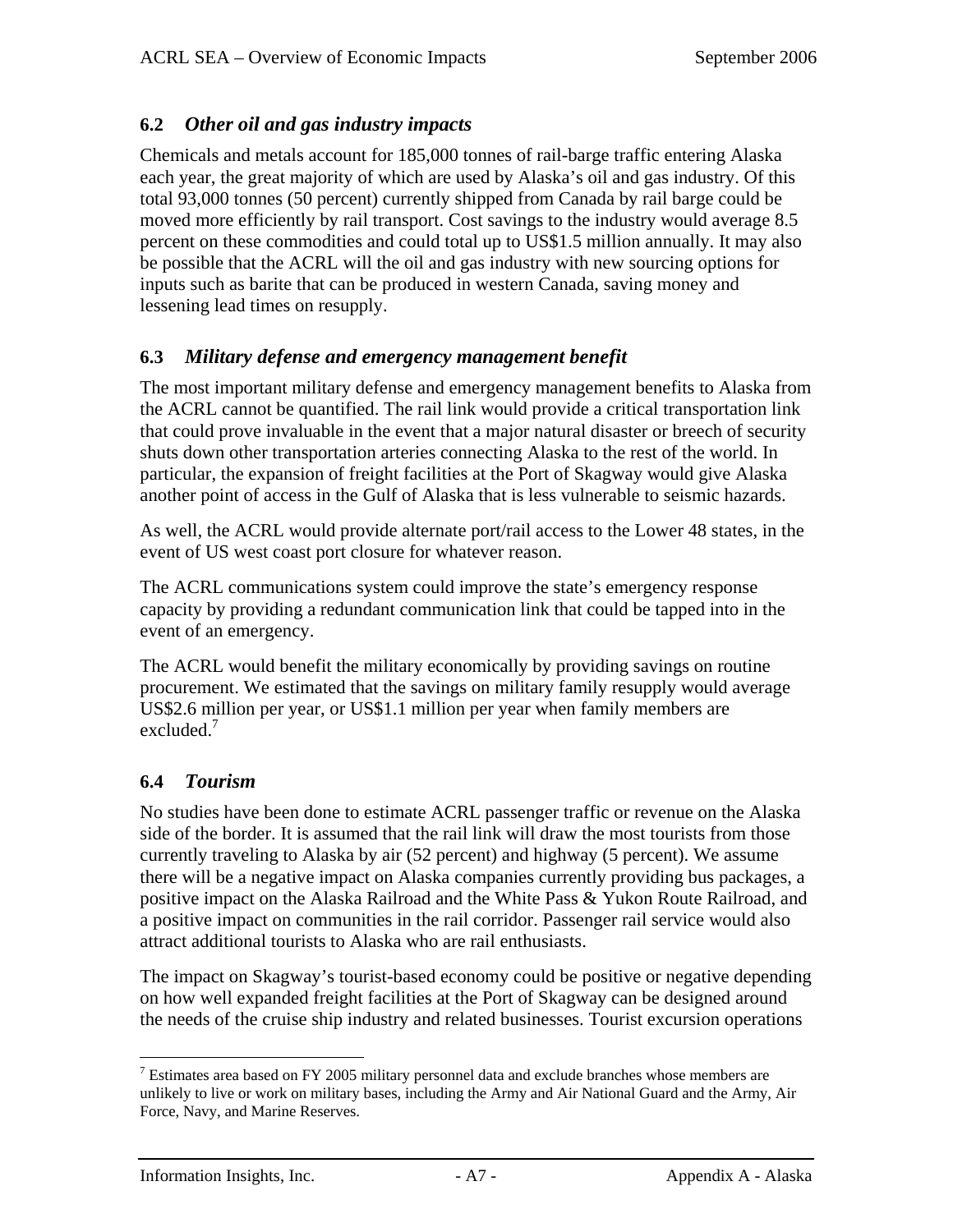could be enhanced if cruise ship business is linked to a modern passenger rail operation, while the three-rail track prospect for the White Pass & Yukon Route Railroad could become a tourist attraction in itself.

### **6.5** *Highway maintenance savings*

Reduced heavy truck traffic on the Richardson, Alaska, Haines, and Klondike Highways due to a rail link would save the state an estimated US\$1,144,000 per year in annual maintenance costs, or more than US\$22.9 million over twenty years. An even larger savings could be expected on the Parks, Glenn, and Seward Highways from the diversion of truck traffic associated with 1.6 million tonnes of marine freight that arrives at the Port of Anchorage each year. However, these savings cannot be estimated without data on the ultimate destination of goods shipped to the port. These savings are in addition to the one-time savings of US\$250 million to US\$300 million in post-pipeline construction road and bridge repairs.

### **6.6** *U.S. impacts outside Alaska*

Construction and operation of the ACRL will have a minimal impact on the U.S. outside Alaska. The most significant impact we anticipate is the reduction in surface transportation in the West and Northwest as marine freight flows to Alaska are diverted to direct rail service on the ACRL. Intermodal freight traveling by highway and rail to Seattle/Tacoma would be diverted to Chicago resulting in a net loss in transportation service within the U.S., a net gain in Canada, and a small negative impact on the U.S. balance of trade with Canada. A positive impact on the U.S. balance of trade could result from new mines or petrochemical plants developed in Alaska due to the ACRL, but there is little Phase I data on which to base an estimate. Further study is needed to assess the impact of lost business on U.S. ports, railways, and trucking services.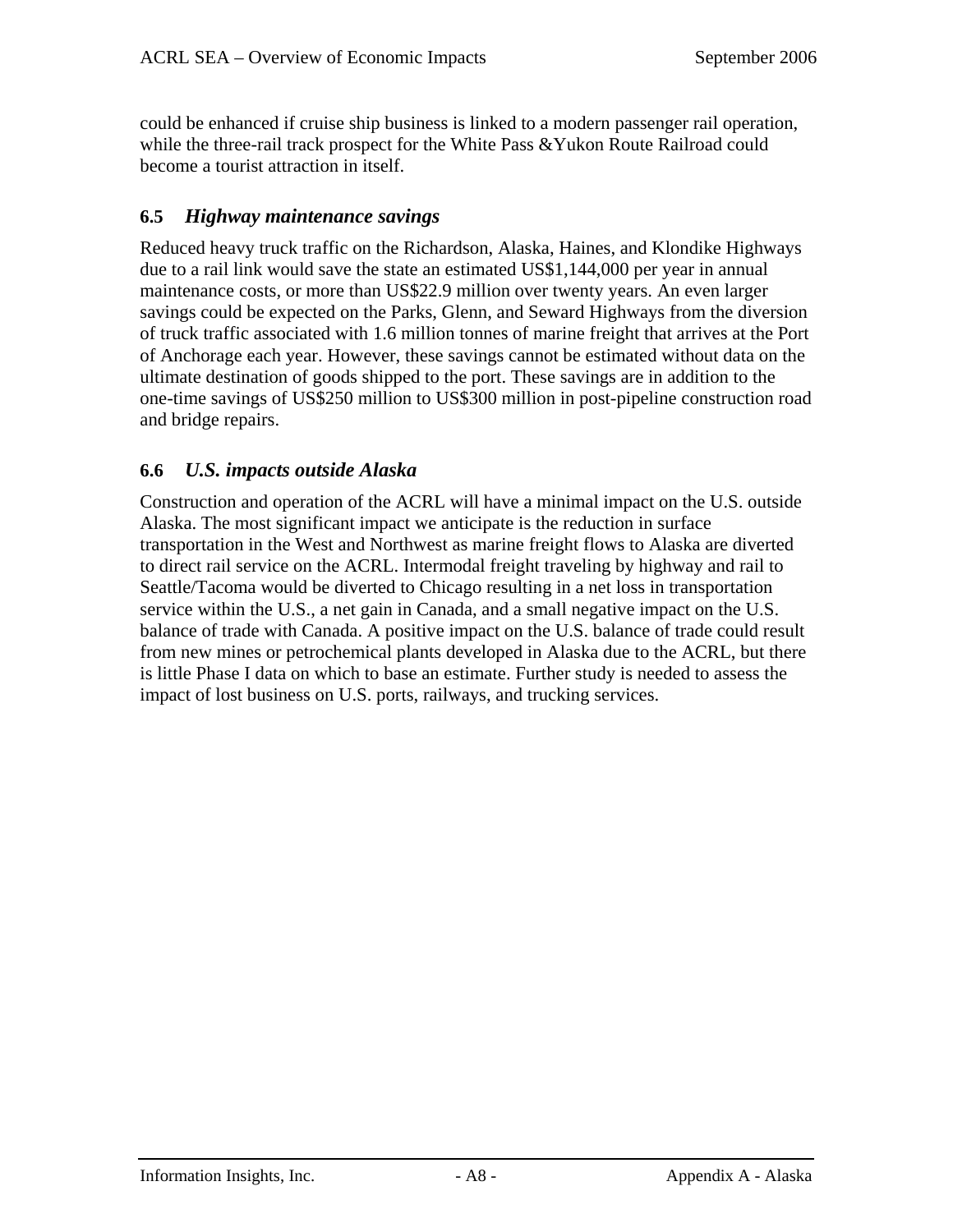| <b>Capital Expenditures</b>                                                                                    | <b>Alaska Segments</b><br>(US\$ millions) | <b>Full Route</b><br>(US\$ millions) |
|----------------------------------------------------------------------------------------------------------------|-------------------------------------------|--------------------------------------|
| <b>ACRL Mainline</b><br>(Delta Junction, AK - Ladue Border - Carmacks, YT -<br>Watson Lake, YT - Hazelton, BC) | \$1,215                                   | \$11,190                             |
| <b>Skagway Spur</b><br>(Carmacks, YT - Whitehorse, YT - Skagway, AK)                                           | \$30                                      | \$635                                |
| <b>Total Capital Cost</b>                                                                                      | \$1,245                                   | \$11,825                             |

#### **Table 1: ACRL capital expenditure for Alaska segments**

Source: Informetrica Limited (June 2006)

#### **Table 2: Economic impacts of ACRL construction on Alaska**

| Type of Impact                            | <b>Direct</b> | Indirect + induced | <b>Total Impact</b> |
|-------------------------------------------|---------------|--------------------|---------------------|
| <b>Employment</b>                         | 10,500        | 6,600              | 17,100              |
| <b>Labour Income</b><br>(US\$ millions)   | \$640         | \$240              | \$880               |
| <b>Economic Output</b><br>(US\$ millions) | \$1,245       | \$735              | \$1,980             |

Source: IMPLAN Group data, 2003. Notes: A job equals one full- or part-time job for one year. Labour income includes employee wages and benefits and self-employed income.

#### **Table 3: ACRL operating costs**

| US\$ millions       | 2015 | 2016                                                                           | 2017   | 2018   | 2019   | 2020   | 2021   | 2022   | 2023   | 2024   |
|---------------------|------|--------------------------------------------------------------------------------|--------|--------|--------|--------|--------|--------|--------|--------|
| <b>Total</b>        |      | \$96.3 \$139.9 \$143.3 \$143.3 \$143.3 \$143.3 \$138.5 \$138.5 \$137.4 \$135.5 |        |        |        |        |        |        |        |        |
| Alaska <sup>*</sup> |      | $$13.7$ $$19.9$                                                                | \$20.4 | \$20.4 | \$20.4 | \$20.4 | \$19.8 | \$19.8 | \$19.6 | \$19.3 |

Source: Innovations Scheduling Phase 3 Financial Model Base Case (July 5, 2006); \*Calculated from full route costs. The wage cost per U.S. employee is roughly 8 percent more than for Canadian employees because of higher fringe benefits. Other costs are allocated based on proportion of Gross Ton Miles in Alaska (13.5 percent). Currency is in 2006 U.S. dollars.

#### **Table 4: ACRL operations impacts on Alaska for 2016 (Year 7)**

| Type of impact       | <b>Employment</b> | Labour Income<br>(US\$ millions) | <b>Economic Output/GDP</b><br>(US\$ millions) |
|----------------------|-------------------|----------------------------------|-----------------------------------------------|
| Direct               | 90                | \$4.8                            | \$41.2                                        |
| $Indirect + Induced$ | 74                | \$2.8                            | \$10.4                                        |
| <b>Total</b>         | 164               | \$7.6                            | \$51.6                                        |

Source: Operations impacts were calculated using a model of the Alaska economy developed by the Institute of Social and Economic Research. Innovative Scheduling operating cost estimates were compared with wage and spending data provided by the Alaska Railroad to determine the economic impact of rail operations in Alaska.

Note: Impacts are shown for Year 7 (2016), when traffic, operations and employment are expected to reach stable, longterm levels. Currency is in 2006 U.S. dollars.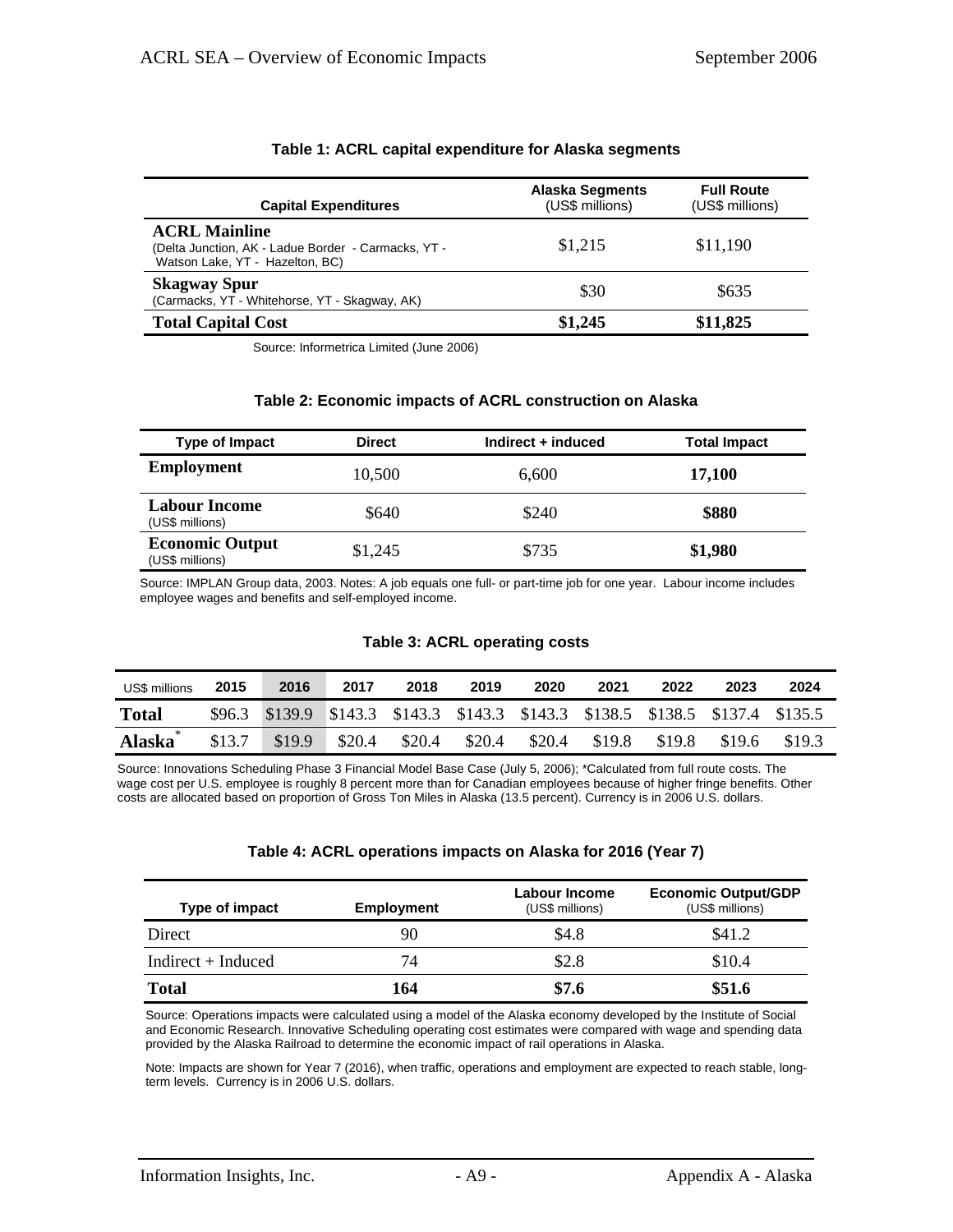| Type of Impact                            | <b>Direct</b> | Indirect + induced | <b>Total Impact</b> |
|-------------------------------------------|---------------|--------------------|---------------------|
| <b>Employment</b>                         | 1,450         | 1050               | 2,500               |
| <b>Labour Income</b><br>(US\$ millions)   | \$88          | \$39               | \$127               |
| <b>Economic Output</b><br>(US\$ millions) | \$183         | \$110              | \$293               |

#### **Table 5: Economic impact of Skagway port and rail projects**

Source: IMPLAN Group data, 2003. Note: A job equals one full- or part-time job for one year. Labour income includes employee wages and benefits and self-employed income.

#### **Table 6: Employment impact of new mine development**

| <b>Type of Impact</b>                               | 30-year life | <b>Annual Impact</b> |
|-----------------------------------------------------|--------------|----------------------|
| Gross Metal Value (US\$ millions)                   | \$16,900     | \$550                |
| Employment, direct                                  | 91,000       | 3,050                |
| $Employment$ , indirect + induced                   | 67,700       | 2,250                |
| Labour Income, direct (US\$ millions)               | \$7,150      | \$250                |
| Labour Income, indirect $+$ induced (US\$ millions) | \$2,700      | \$100                |
| Total Labour Income (US\$ millions)                 | \$9,850      | \$350                |
| <b>Total Employment</b>                             | 158,700      | 5,300                |
| Total Economic Output (US\$ millions)               | \$24,500     | \$800                |

Source: IMPLAN Group data, 2003. Notes: Monetary figures are in 2003 dollars. A job equals one full- or part-time job for one year. Labour income includes employee wages and benefits and self-employed income.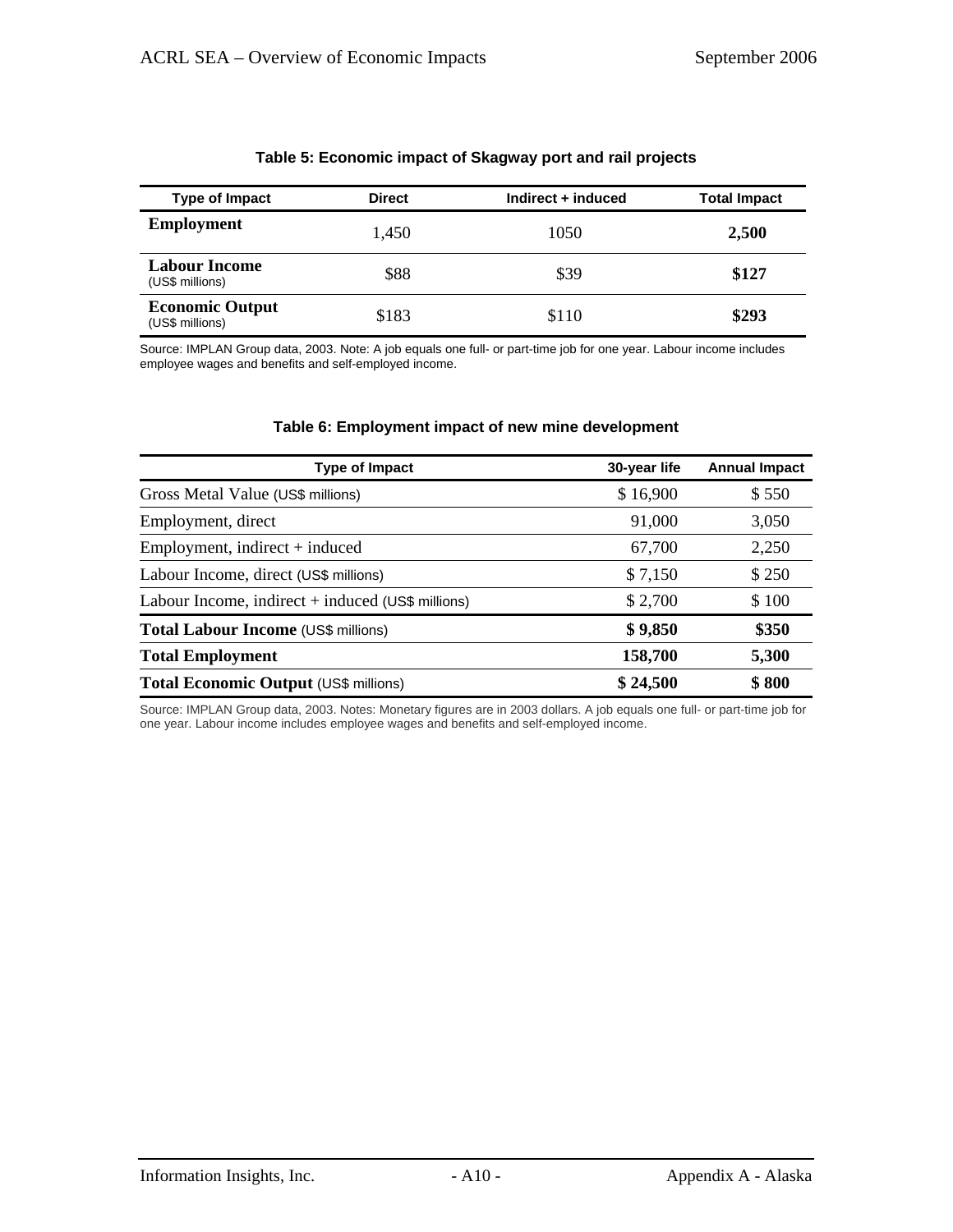| <b>Mode</b>               | <b>Total Tonnage</b><br>Analyzed | <b>Divertible</b><br>Tonnage |     | <b>Actual Cost</b><br>2003-05 |          | <b>Lowest Cost</b><br><b>Option</b> |               | <b>Savings using ACRL</b> | <b>Percent</b><br><b>Savings</b> |
|---------------------------|----------------------------------|------------------------------|-----|-------------------------------|----------|-------------------------------------|---------------|---------------------------|----------------------------------|
| Truck                     | 81,753                           | 81,753                       | \$. | 40,328,940                    | -S       | 11,651,518                          | S             | 28,677,423*               | 71.1%                            |
| Container<br>vessel/barge | 1,587,719**                      | 1,587,719                    | \$  | 351,378,433                   | <b>S</b> | 280,931,000                         | S.            | 76, 197, 331              | 21.7%                            |
| Rail barge (U.S.)         | 167,000                          | 2,000                        | \$. | 17,867,669                    |          | 17,853,956                          | <sup>\$</sup> | 13,713                    | 0.1%                             |
| Rail barge (Canada)       | 142,000                          | 142,000                      |     | 12,236,950                    | -S       | 9,901,022                           | \$            | 2,335,928                 | 19.1%                            |
| <b>Total</b>              | 1,978,472                        | 1,813,472                    |     | 421,811,992                   | -\$      | 320, 337, 496                       | \$            | 107,224,395               | 25.4%                            |

#### **Table 7: Summary of community resupply savings**

Sources: Cost data from QGI Consulting (2006a,b,c); Savings analysis, Information Insights. Notes: \*Does not include potential savings on freight trucked from Yukon Territory. \*\*Does not include 360,000 tonnes of containerized freight and trailers shipped to ports other than Anchorage for which comparable cost data was not available.

#### **Table 8: Transportation savings on Interior Alaska segments of a gas pipeline**

| Commodity                | <b>Destination</b>                        | <b>Mode</b>               | Ave. cost<br>\$/ton | Tonnage   | Base case<br>cost | <b>Cost with</b><br><b>ACRL</b> | <b>Savings</b><br>with <b>ACRL</b> | <b>Percent</b><br>savings |
|--------------------------|-------------------------------------------|---------------------------|---------------------|-----------|-------------------|---------------------------------|------------------------------------|---------------------------|
| <b>Pipe</b>              | Fairbanks, Delta<br>Junction, and Tok     | Mixed (base case)         | \$69.99             | 921,500   | \$64,497,080      |                                 |                                    |                           |
|                          |                                           | Mixed with ACRL           | \$64.90             |           |                   |                                 | \$59,802,320 \$4,694,760           | 7.28%                     |
| <b>Fuel</b>              | Fairbanks, Delta<br>Junction, and Tok     | Barge w/ rail or<br>truck | \$81.11             | 142,700   | \$11,574,030      |                                 |                                    |                           |
|                          |                                           | Direct Rail               | \$51.14             |           |                   |                                 | \$7,297,950 \$4,276,080            | 36.95%                    |
| Equipment                | Fairbanks, Delta<br>Junction, and Tok     | N/A                       |                     | 58,100    | N/A               |                                 |                                    |                           |
|                          |                                           | Direct Rail               | \$220.17            |           |                   | \$12,791,710                    | N/A                                | N/A                       |
| Total (w/o<br>equipment) | <b>Fairbanks</b> , Delta<br>Jct., and Tok | <b>Base case</b>          | \$71.48             | 1,064,200 | \$76,071,110      |                                 |                                    |                           |
|                          |                                           | <b>With ACRL</b>          | \$63.05             |           |                   | \$67,100,270                    | \$8,970,840                        | 11.79%                    |

Source: Dean, 2006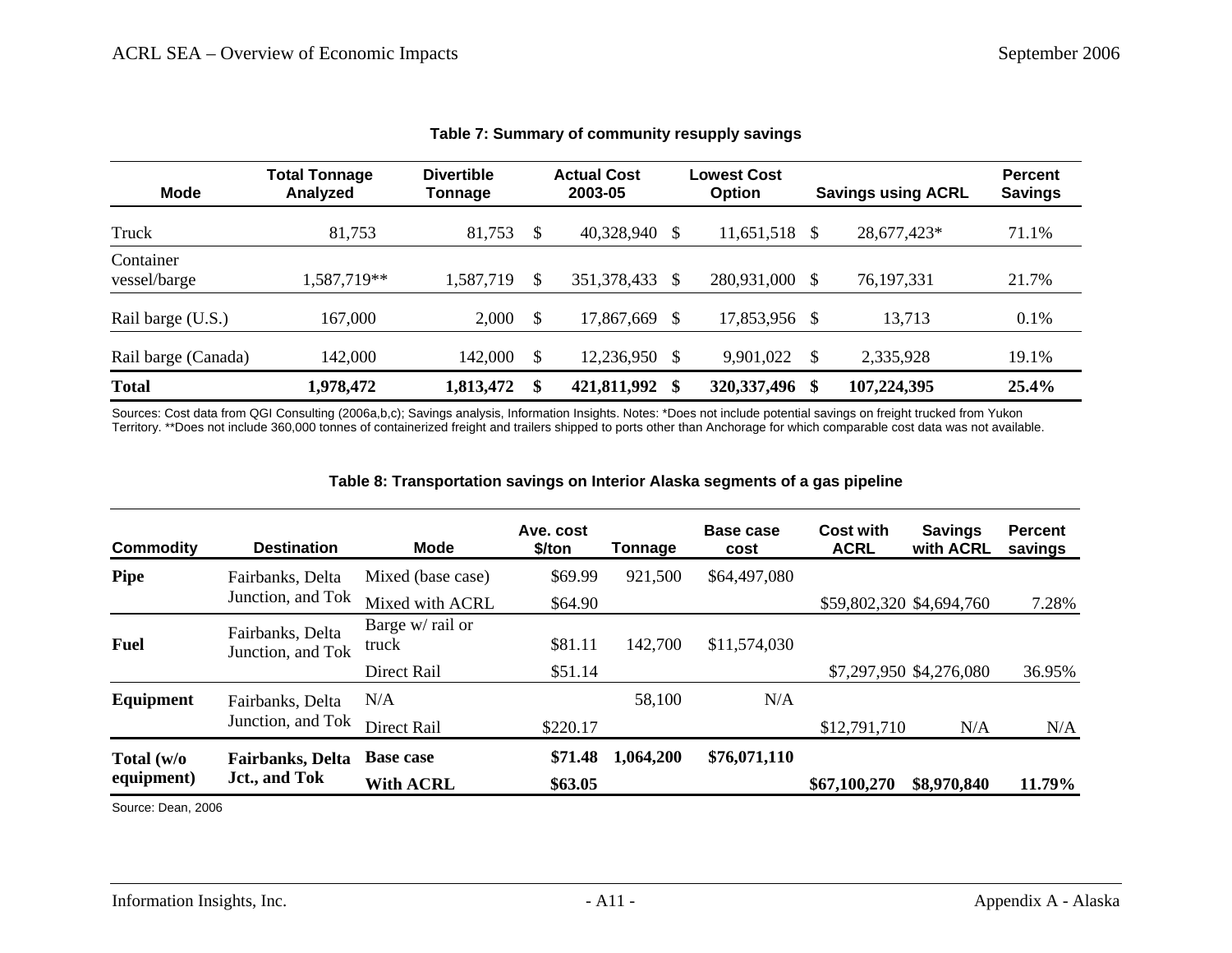

**Figure 4: Community resupply traffic flows, 2000-2003** 

Source: Information Insights, 2006; Based on QGI Consulting data.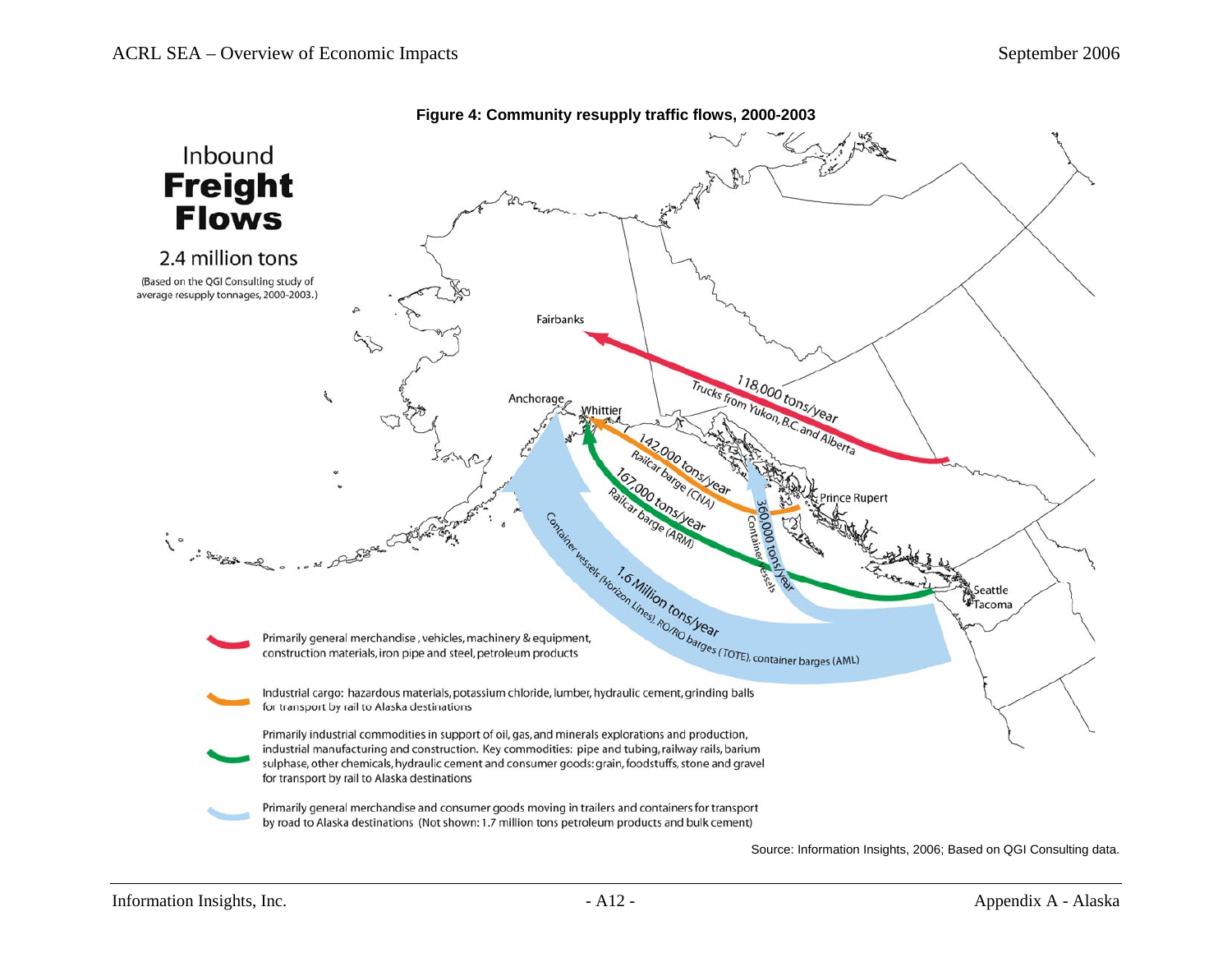

**Figure 5: Potential community resupply diversions with ACRL** 

Source: Information Insights, 2006; Based on QGI Consulting data.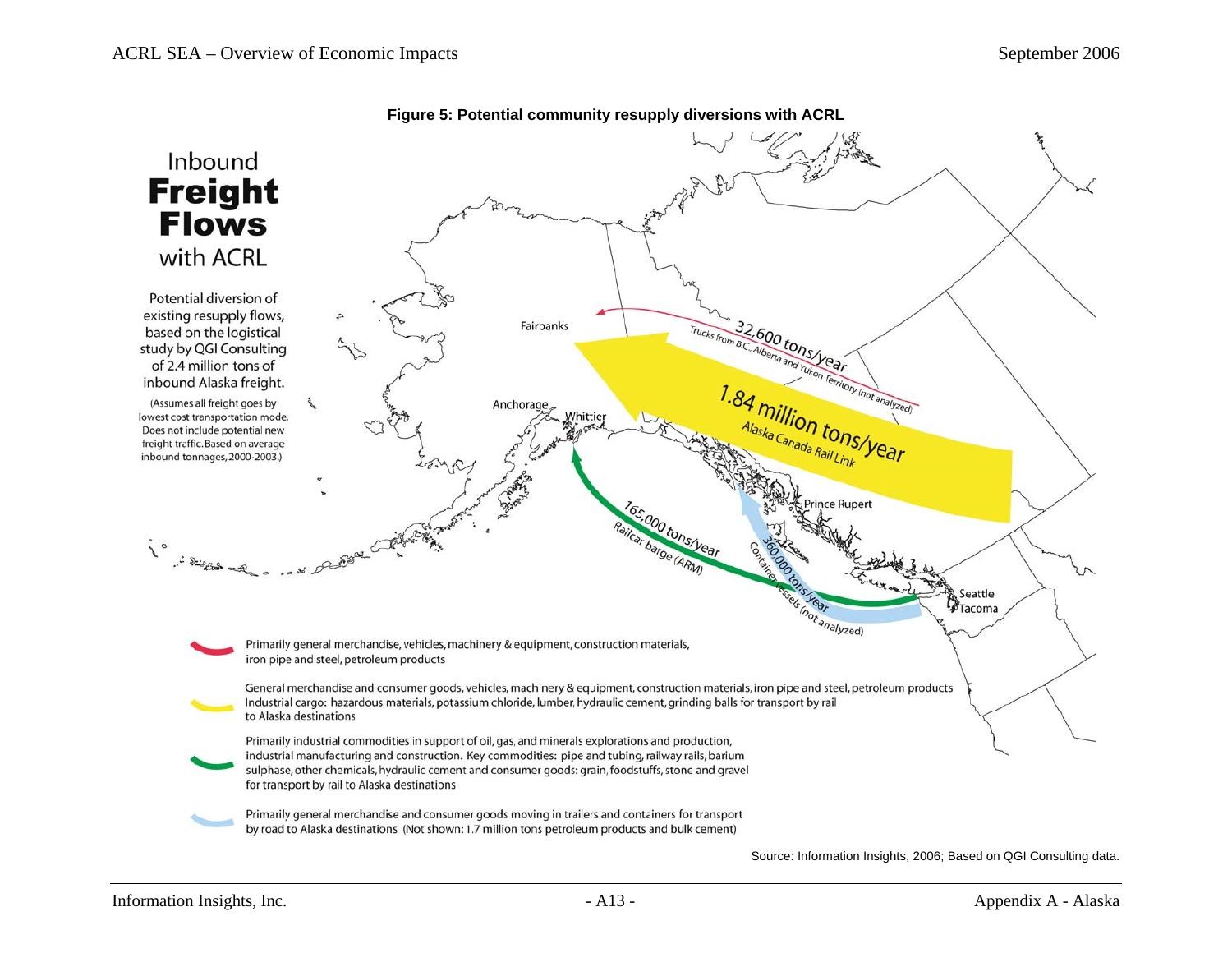# **Appendix B – Canada**

## **1 Introduction**

This paper provides an overview of the anticipated economic and fiscal impacts of an Alaska-Canada Rail Link on the Canadian economy. Data developed during the first phase of the ACRL feasibility study forms the basis of the analysis. A full report of the findings summarized here can be found in *Alaska-Canada Rail Link Strategic Environmental Assessment: Socio-economic Impact Assessment – Canada* by Informetrica Limited.

## **2 ACRL Construction Impacts**

ACRL construction will provide an estimated 58,000 construction jobs in Canada from 2010 to 2014, of which 33,000 will occur in Yukon and 25,000 in British Columbia. Construction labour income will exceed CD\$2.8 billion over the same period. $8$  Indirect and induced employment will provide an additional 134,000 jobs and an estimated CD\$11 billion in labour income, from 2010 to  $2020.^9$ 

The capital costs for the Canadian segment of the ACRL are expected to be CD\$12.4 billion, approximately 90 percent of the entire project. The total economic output generated by this spending will be approximately CD\$27 billion.

## **3 ACRL Operations Impacts**

The operation of the ACRL mainline will generate approximately 440 railway worker jobs, where 180 are in British Columbia and 260 are in the Yukon. The ACRL operations will have a direct impact of CD\$290 million per year on the economic output of the Canadian economy.

The introduction of rail transportation as an option is expected to result in the development of a number of mines in the Yukon and northern BC. The rail line operation and mine activity results in a direct and indirect impact on the economic output of CD\$1.2 billion per year. Total economic output generated specifically by the operation of the rail line and mine activity is approximately CD\$1.6 billion per year.

 $8$  To convert to US dollars multiply Canadian dollar value by 0.85.

<sup>&</sup>lt;sup>9</sup> Indirect effects (employment and GDP) will occur at the same time as the direct effects, in this case 2010 to 2014. Induced effects can occur over a longer period because of sticky wages and prices, and increased government spending due to an improved debt position. In the case of ACRL, construction induced impacts occur from 2010 to 2020.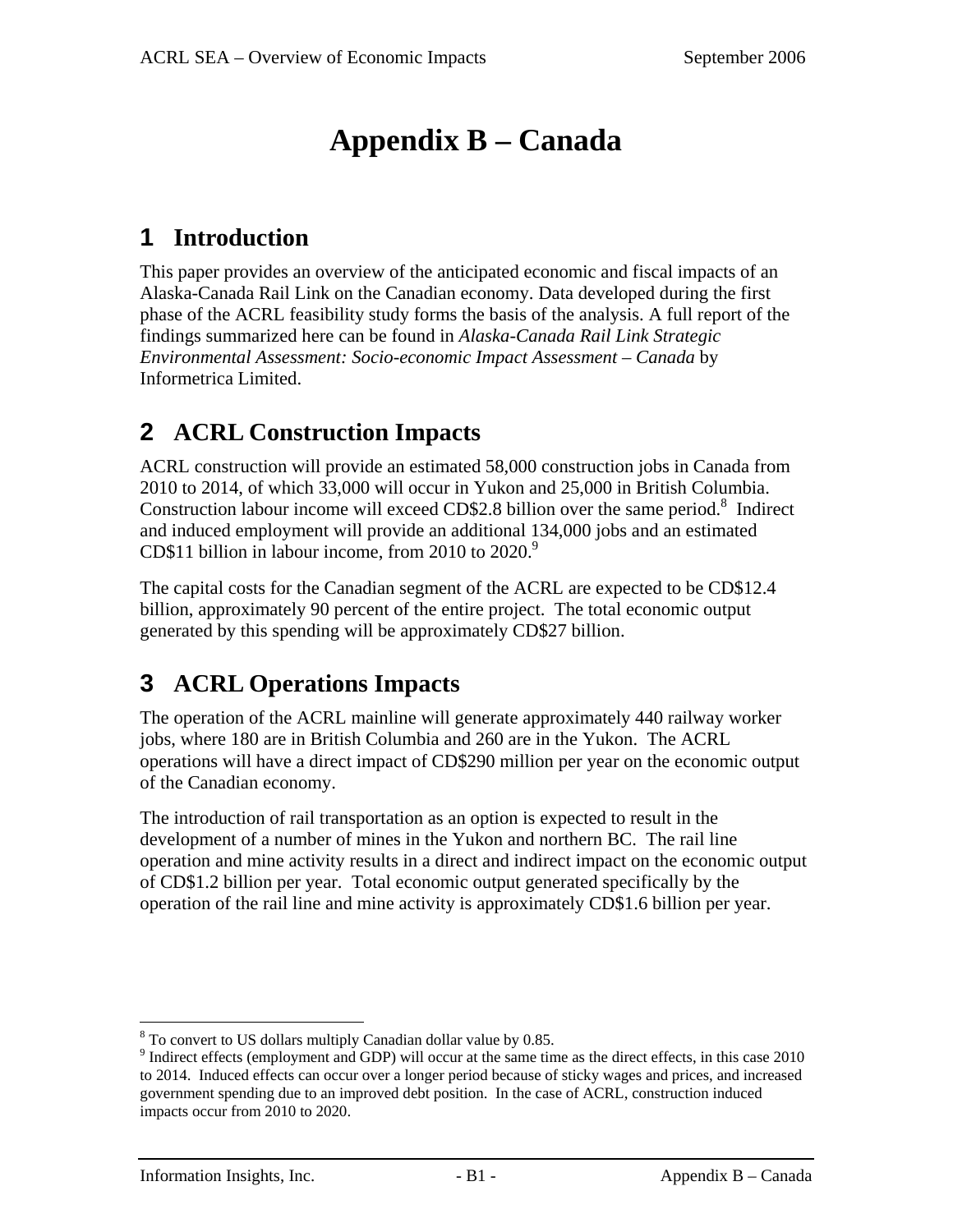### **4 Other Important Impacts**

### **4.1** *Resupply*

Combining the Alaska Highway truck transportation data of approximately 54,700 tonnes of goods per year and 93,000 tonnes of fuel from the pipeline from Alaska we get approximately 147,000 tonnes of goods per year into the Yukon. Only 23,800 tonnes could be competitively transported by the ACRL from existing truck transportation service. This would result in a re-supply saving of CD\$4.5 million, or a 32 percent reduction in total transportation costs. Other saving measures include CD\$30 per tonne or CD\$150 per capita.

The reduction in demand for truck services will be somewhat offset by the increased demand from other sources, which include new mine development and other short hauls to and from the rail line to nearby locations. Re-supply modal shifts for northern British Columbia would have similar characteristics to the Yukon re-supply picture, but to a lesser extent.

### **4.2** *CPI impacts*

The drop in transportation costs reduces the CPI by approximately 0.2 to 0.3 percent, in the first four years, followed by a fairly stable average impact of 0.1 percent.

The drop in the CPI has a number of anticipated effects like softening nominal wage rate demands in the early years and spurs both consumer demand for goods and business investment.

The erosion of the CPI comes from the response to increased demand. As demand increases there is also an increase in employment demand, which lowers the unemployment rate. The lower unemployment rate puts upward pressure on wage rate demands and nominal wage income increases with an impact of more than twice that of real demand. Consequently, there is an increase in unit labour costs which puts upward pressure on prices.

Real disposable income is increased on average by 0.4 percent, and peaks in the fourth year with an impact of 0.5 percent. Improvements in the first three years are derived mainly from the CPI drop, while the remaining years are dominated by improved nominal income gains.

### **4.3** *Alaska Highway gas pipeline impacts*

The construction of the Alaska Highway Pipeline will require the mobilization of significant tonnage of pipe, fuel and equipment over a very short period of time. The use of a rail system for transporting inputs should reduce the costs of construction.

Due to lack of truck transportation rates we have taken the expected ACRL rates and applied a multiplier to simulate truck rates at two, three and four times the ACRL rate (shown in the table below).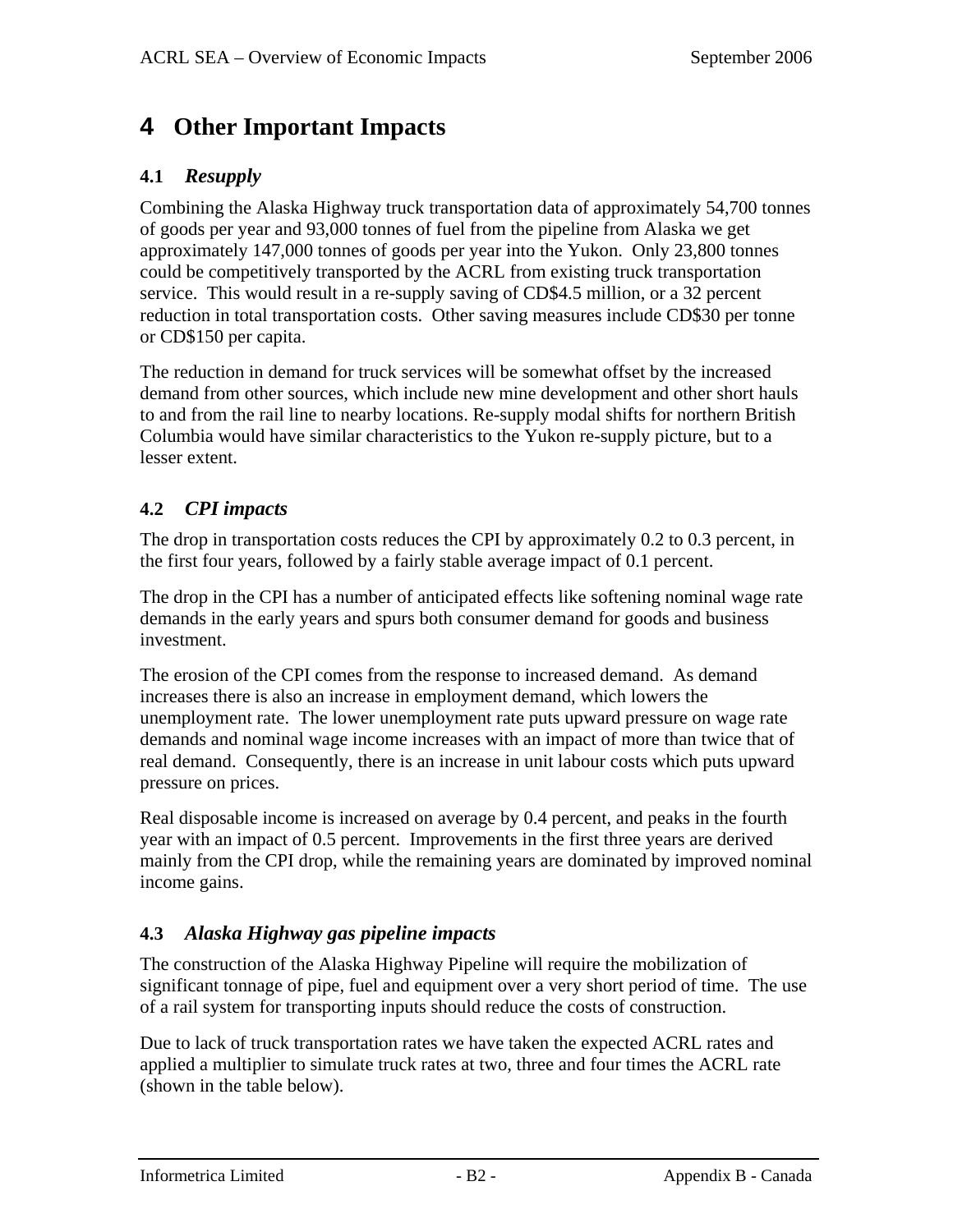|              |           |                     |              | <b>Truck Revenue</b> |              |
|--------------|-----------|---------------------|--------------|----------------------|--------------|
| Commodity    | Tonnes    | <b>ACRL Revenue</b> | 2x ACRL Rate | 3x ACRL Rate         | 4x ACRL Rate |
| Pipe         | 1.309.700 | \$16,516,920        | \$33,033,840 | \$49,550,760         | \$66,067,680 |
| Fuel         | 161.100   | \$2,277,590         | \$4,555,180  | \$6.832,770          | \$9,110,360  |
| Equipment    | 121.800   | \$7,243,860         | \$11.340.240 | \$15,436,620         | \$19,533,000 |
| <b>TOTAL</b> | 1.592.600 | \$26,038,370        | \$48.929.260 | \$71,820,150         | \$94,711,040 |
|              |           | Saving from ACRL    | \$22,890,890 | \$45,781,780         | \$68,672,670 |

Notes: Mobilization to Haines Junction has been kept at the base values.

If the switch from truck to rail results in a halving of the freight rate then there is an opportunity for a CD\$22.9 million saving on pipe construction. Larger savings will be available from larger reductions in freight rates.

This saving would lead to a lower pipeline tariff (regulated return based on capital expenditure) and therefore a larger net back for the natural gas producers in Prudhoe Bay.

### **4.4** *Other oil and gas industry impacts*

Exploration and development of oil and gas activities in the Yukon and northern British Columbia would benefit from reduced transportation costs of material inputs. The magnitude of the savings is uncertain at this point in time.

### **4.5** *Highway maintenance savings*

The ACRL will reduce re-supply truck traffic along some of the major roads in Yukon, primarily Alaska Highway, Campbell Highway and the Klondike Highway. Average recent spending on these highways is approximately CD\$7.7 million per year, which accounts for approximately 17 percent of total annual spending on highways, and 5 percent of total capital expenditure by the Yukon Government.

There are no estimates of the magnitude of the capital expenditure relief from the reduced truck traffic, but a rough estimate of about CD\$1 million per year for both BC and Yukon would not be unreasonable. Some capital repairs will still be necessary, even if truck volumes are lower.

#### **4.6** *Mining impacts*

The ACRL is expected to aid in the development of mines in the Yukon and northern British Columbia with production in excess of one billion tonnes of metal and coal ore over the first 40 years of operation.

The following 9 mines are expected to come into operation taking advantage of ACRL as the main transportation mode.

- Fyre (copper)
- Kudz Ze Kayah (lead-zinc-copper)
- Grum (lead-zinc)
- le (copper)
- Swim (lead-zinc)